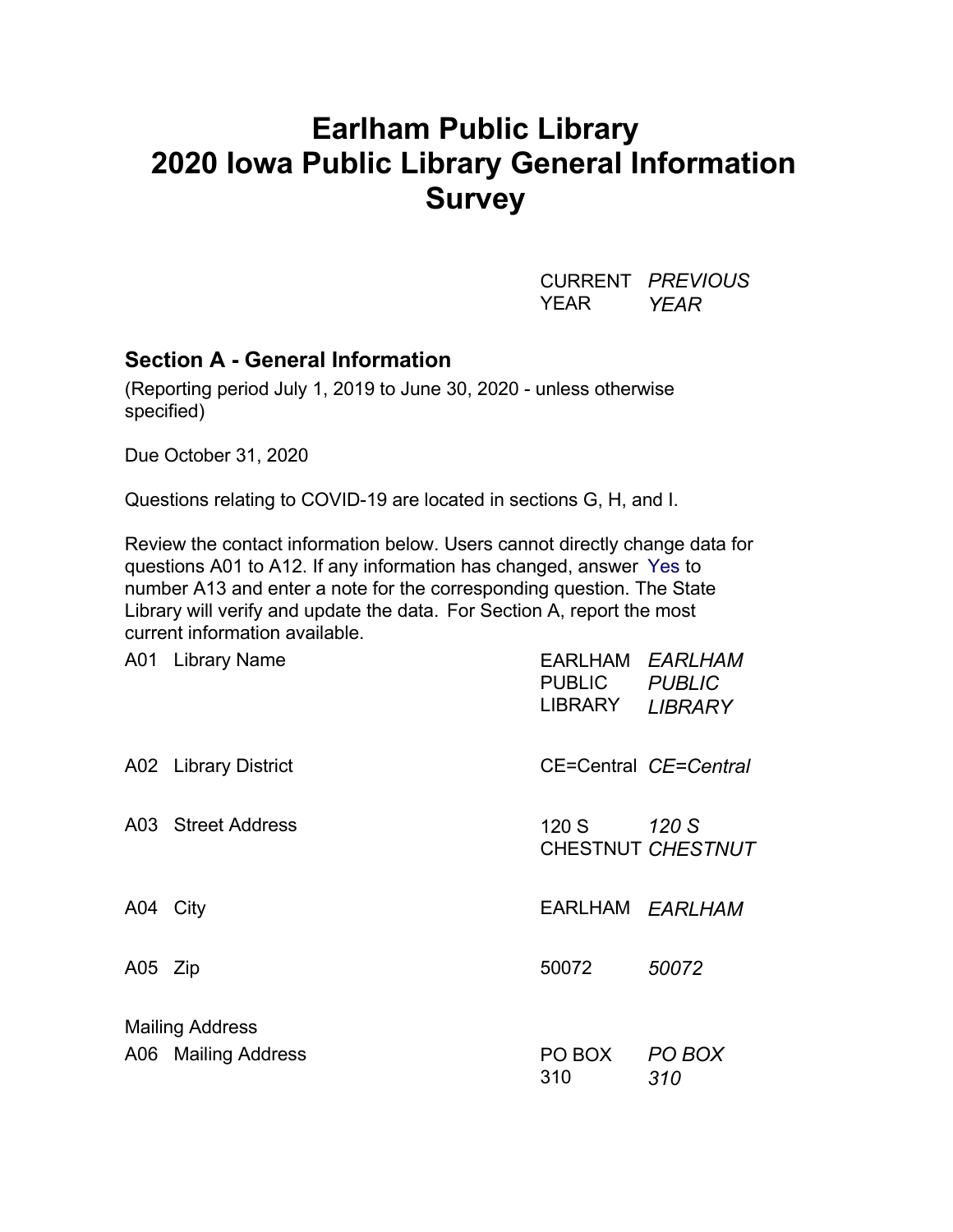| A07 City        |                                                                           |                                   | EARLHAM EARLHAM    |  |  |
|-----------------|---------------------------------------------------------------------------|-----------------------------------|--------------------|--|--|
| A08 Zip         |                                                                           | 50072                             | 50072              |  |  |
|                 | <b>Other Contact Information</b>                                          |                                   |                    |  |  |
|                 | A09 County                                                                | MADISON MADISON                   |                    |  |  |
|                 | A10 Phone                                                                 | $(515)$ 758- $(515)$ 758-<br>2121 | 2121               |  |  |
|                 | A11 City population                                                       | 1,450                             | 1,450              |  |  |
|                 | A12 Library Size Code                                                     | C                                 | C                  |  |  |
| A <sub>13</sub> | Has any information in questions A1 to A12<br>changed in the past year?   |                                   |                    |  |  |
|                 | YES, answer YES on the pulldown menu<br>and enter a correction in a note. | <b>No</b>                         | $\theta$           |  |  |
|                 | NO - answer NO on the pulldown menu and<br>continue with question A14.    |                                   |                    |  |  |
|                 | A14 Library Director/Administrator Name                                   | Justina<br>Meek                   | Justina<br>Wuebker |  |  |
|                 | Federal: Same person, got married and changed name                        |                                   |                    |  |  |

# **Section B - Paid Staff and Salary Information**

Include unfilled positions if a search is currently underway. Include all paid staff on the library's payroll. Do not report workers paid by other agencies such as Green Thumb employees or work study students. Do not report workers hired through a cleaning or landcape business. Report all positions as of June 30, 2020.

| B01 Total number of paid librarians          |       |       |
|----------------------------------------------|-------|-------|
| B02 Total number of all paid librarian hours | 40.00 | 40.00 |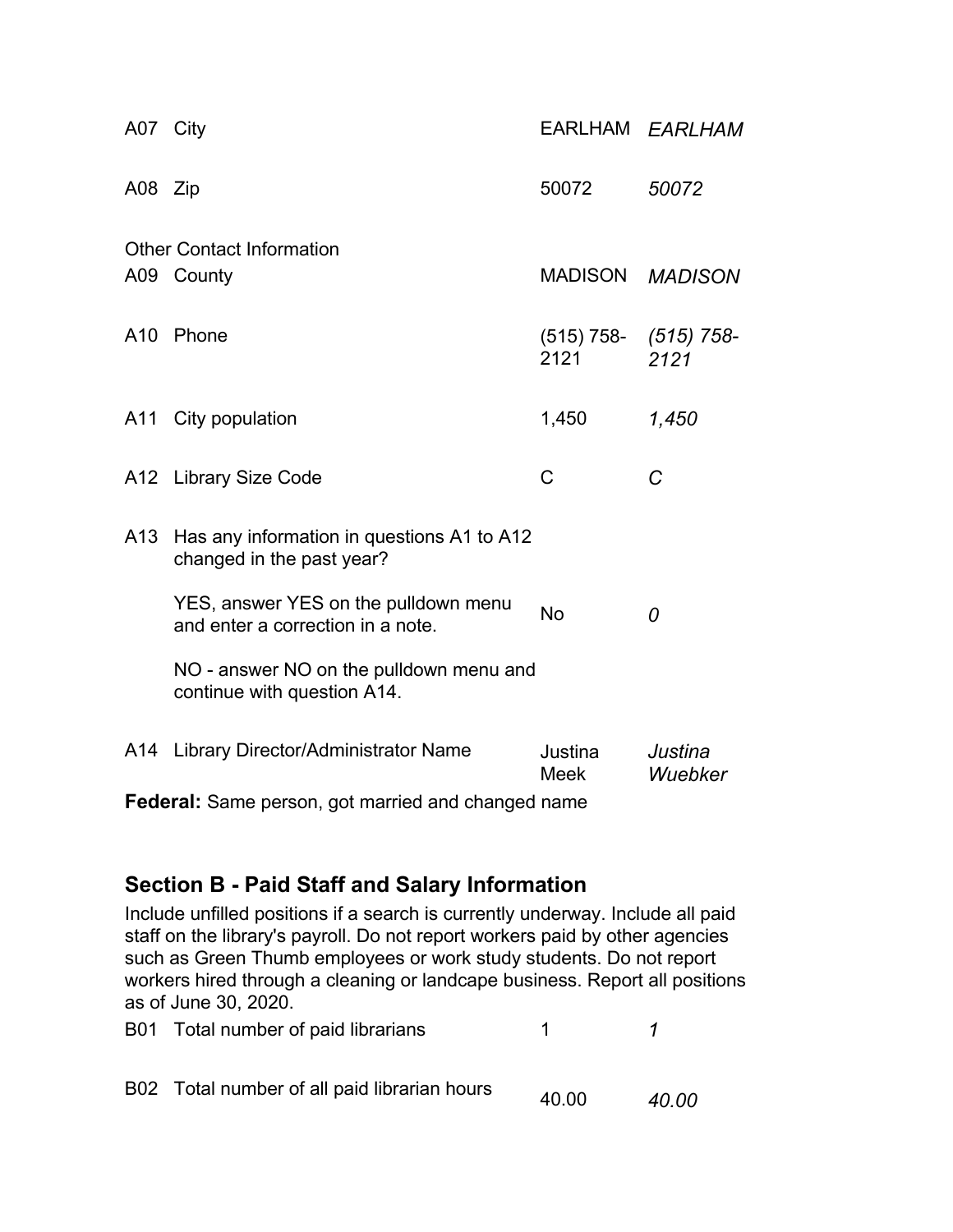worked per week

|            | <b>B03</b> Paid librarians FTE                                                                                                                  | 1.00  | 1.00                  |
|------------|-------------------------------------------------------------------------------------------------------------------------------------------------|-------|-----------------------|
|            | B04 Total number of all other paid staff                                                                                                        | 2     | $\overline{2}$        |
| <b>B05</b> | Total number of all other paid staff hours<br>worked per week                                                                                   | 30.75 | 31.00                 |
|            | B06 All other paid staff FTE                                                                                                                    | 0.77  | 0.78                  |
|            | B07 Total number of paid staff                                                                                                                  | 3     | 3                     |
|            | B08 Total paid staff FTE                                                                                                                        | 1.77  | 1.78                  |
|            | <b>Levels of Education</b><br>B09 How many of the paid librarians from line<br>B01 have an ALA accredited masters of<br>library science degree? | 1     | $\mathcal I$          |
| <b>B10</b> | Total number of hours worked per week by<br>librarians from line B09 with an ALA<br>accredited masters of library science<br>degree             | 40.00 | 40.00                 |
| <b>B11</b> | <b>Total FTE librarians with ALA accredited</b><br>masters of library science degree                                                            | 1.00  | 1.00                  |
| B12        | Starting date of current director in director's<br>position.                                                                                    |       | 02/21/2018 02/21/2018 |

#### *Salary Information*

Report the hourly salary for the positions listed below if employed by your library. Do not report one staff member more than once even if they perform multiple jobs. Refer to the instructions for more detailed information on each position. Do not report assistant director or department heads unless that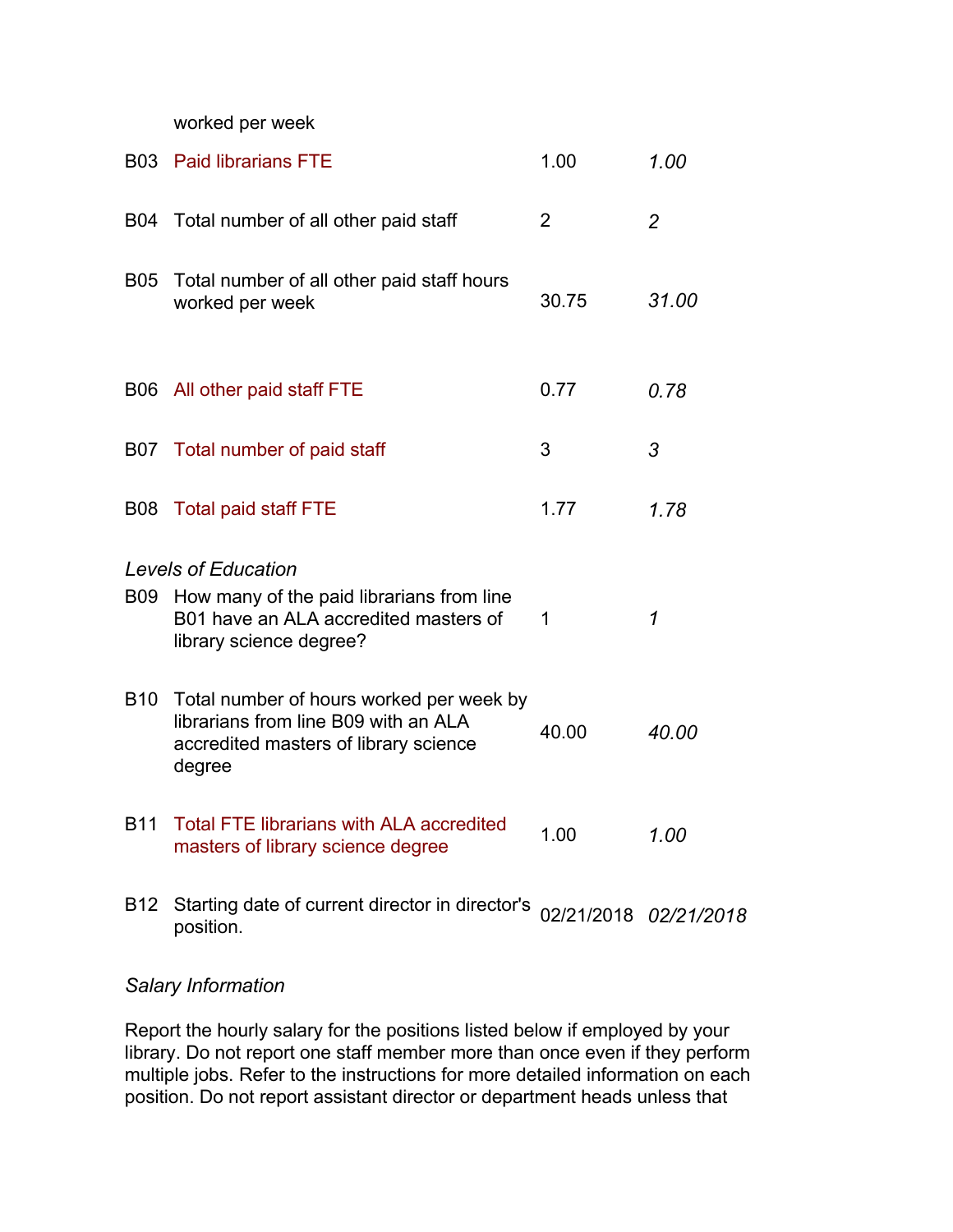role is part of their official job description. Only report janitorial/building maintenance staff if they are an employee of the library. Report hourly salary amounts as of June 30, 2020. B13 Hourly salary of the director \$21.80 *\$21.54*

| <b>B14</b>      | Hourly salary of assistant director                                      | \$0.00 | \$0.00 |
|-----------------|--------------------------------------------------------------------------|--------|--------|
| B <sub>15</sub> | Hourly average salary of department heads \$0.00                         |        | \$0.00 |
| <b>B16</b>      | Hourly salary of the children's librarians                               | \$0.00 | \$0.00 |
| B17             | Hourly average salary of library clerks                                  | \$9.55 | \$9.55 |
| <b>B18</b>      | Hourly average salary of shelvers or pages \$0.00                        |        | \$0.00 |
| <b>B19</b>      | Hourly average salary of janitorial or<br>building maintenance employees | \$0.00 | SO.OO  |

# **Section C - Capital Income and Expenditures**

Capital income is intended to pay for large one-time library purchases. This section should not reflect any income or expenditure used for the regular operations of the library. If your library had any major one-time capital expenditures during FY20 report them in this section. Otherwise, skip to section D.

*For Capital Income and Expenditures*

*Show all sources of capital funds for FY20 (July 1, 2019 - June 30, 2020).*

If your library does not receive capital income from a source, enter a 0 (zero).

If your library receives capital income from a source, but the amount is unknown, enter N/A.

Report all capital income and expenditures in whole dollars only. Round to the nearest dollar.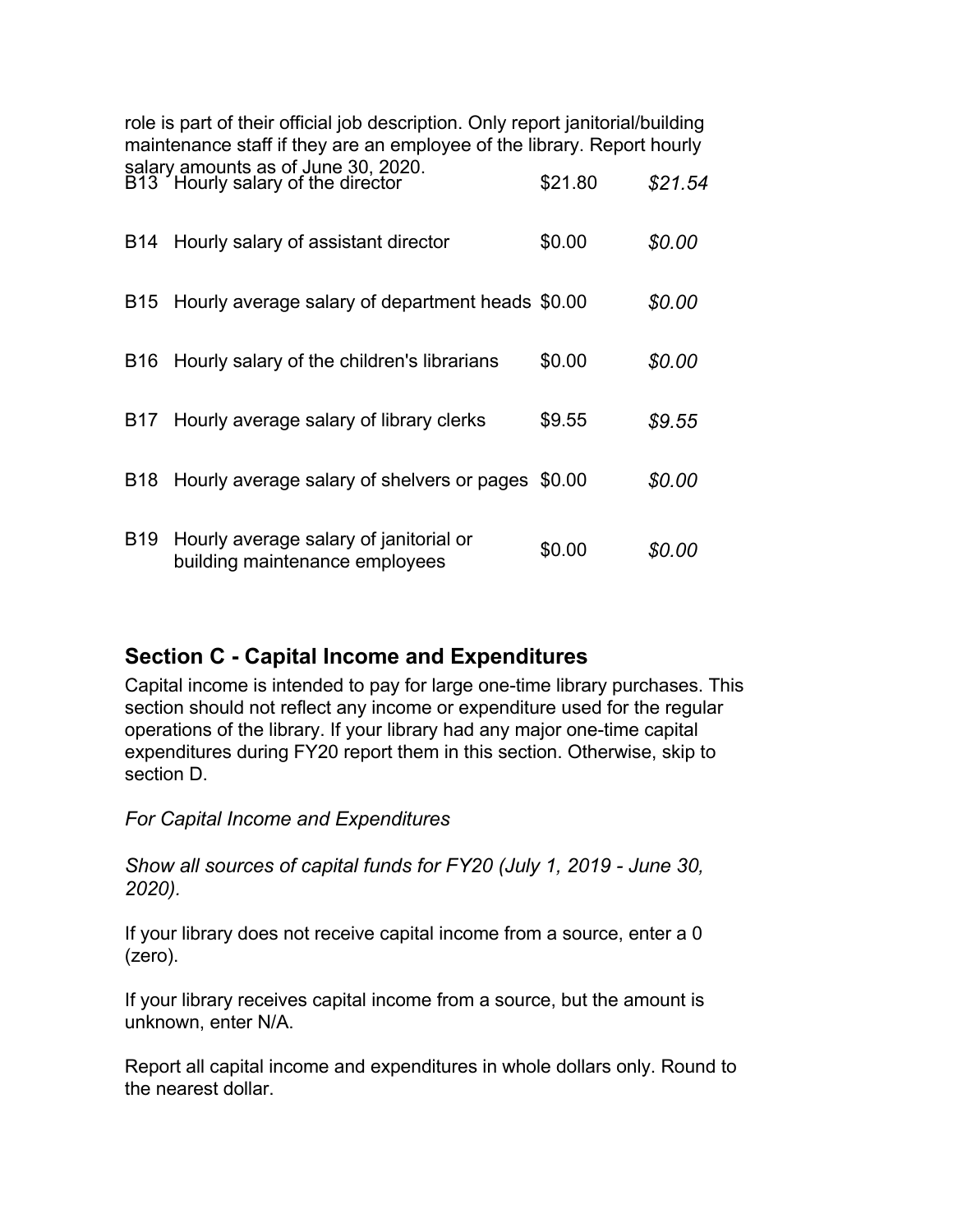#### *For Capital Income*

Report all income for major capital expenditures, by source of income. Include funds received for:

- Site acquisition
- New buildings, additions to buildings, or renovation of library buildings
- Furnishings, equipment, and initial collections for new buildings, additions, or renovations
- Major building updates or repairs including roof, painting, carpeting, furnace, central air, etc.
- New computer hardware and software used to support library operations, link to networks, or run information products
- Replacement and repair of existing furnishings and equipment
- New vehicles
- Other major one-time projects

DO NOT REPORT INCOME FOR:

- Regular purchase of library materials Report in section D
- Payments for regular operating costs such as utilities, insurance, etc. Report in section D
- Investments for capital appreciation
- Income passed through to another agency
- Funds unspent in the previous fiscal year (e.g., carryover).

Did your library have any major one-time capital projects in FY20?

NO - Skip to section D. YES - check the box and click the SAVE button to display questions C01 - C06. No

*Capital Income*

*Capital Expenditures*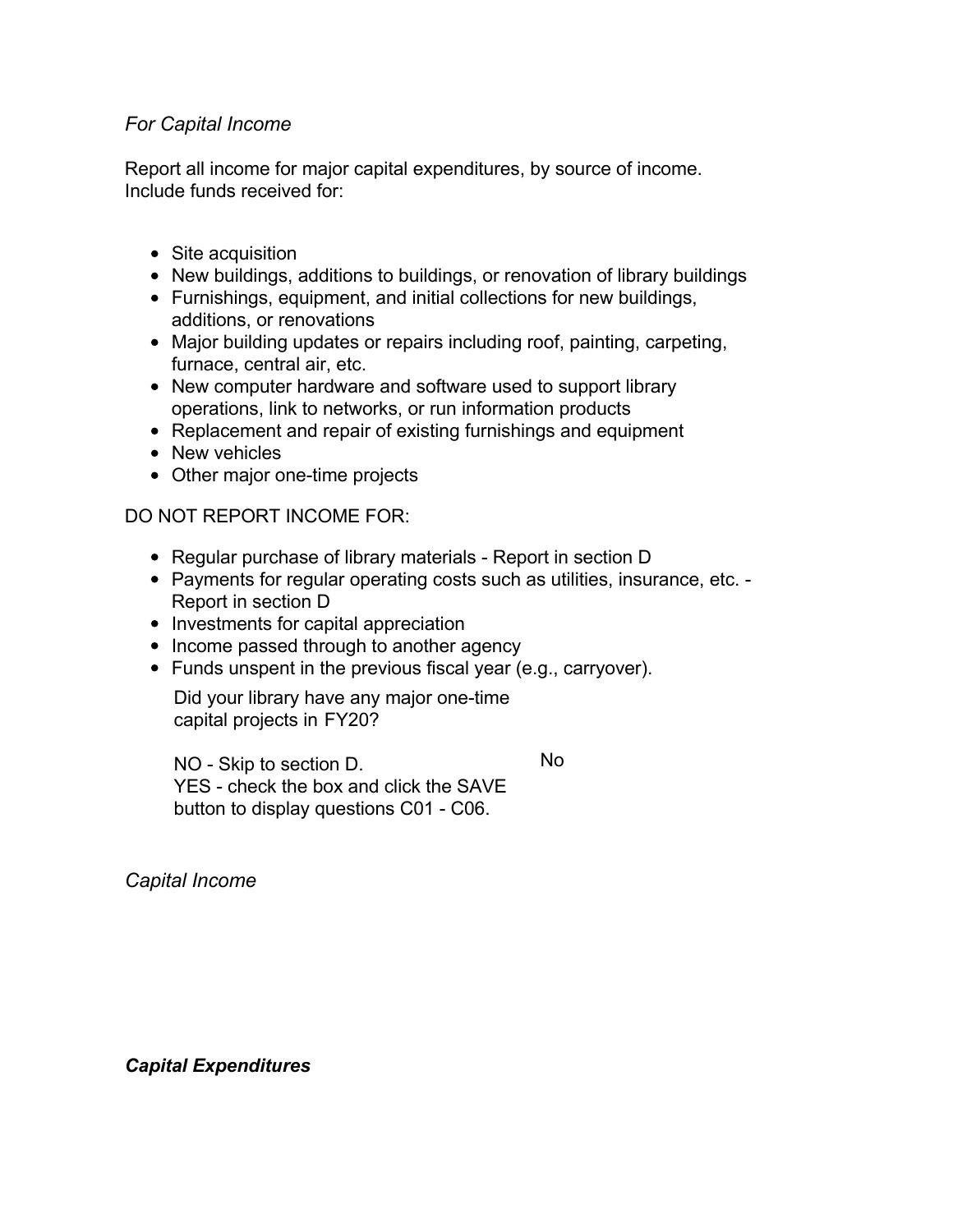# **Section D - Operating Income and Expenditures**

### OPERATING INCOME

Operating income covers the current and recurrent costs necessary to support the provision of library services. Report income used for operating expenditures by source. Include federal, state, local, and non-governmental income.

REPORT ALL SOURCES OF FUNDS FOR FY20 (JULY 1, 2019 - JUNE 30, 2020).

- If your library does not receive operating income from a source enter a 0 (zero)
- If your library receives operating income from a source, but the amount is unknown, enter N/A
- Report all income in whole dollars only. Round to the nearest dollar

#### DO NOT REPORT

- Income for capital expenditures as reported in Section C
- Contributions to endowments
- Income passed through to another agency
- Funds unspent in the previous fiscal year carryover
- The value of any contributed or in-kind services
- The value of any non-monetary gifts and donations
- E-Rate discounts as income

#### *Total Governmental Operating Income*

|                 | D01 City income received from the city's general \$45,881<br>fund (exclude income from special levies)       |          | \$60,899 |
|-----------------|--------------------------------------------------------------------------------------------------------------|----------|----------|
|                 | D02 City income received from special levies                                                                 | \$13,112 | \$11,888 |
|                 | D03 County income received from all counties                                                                 | \$29,180 | \$16,828 |
| D <sub>04</sub> | Income received from contracting cities in<br>lowa. Do not report income from your own<br>city on this line. | \$0      | 80       |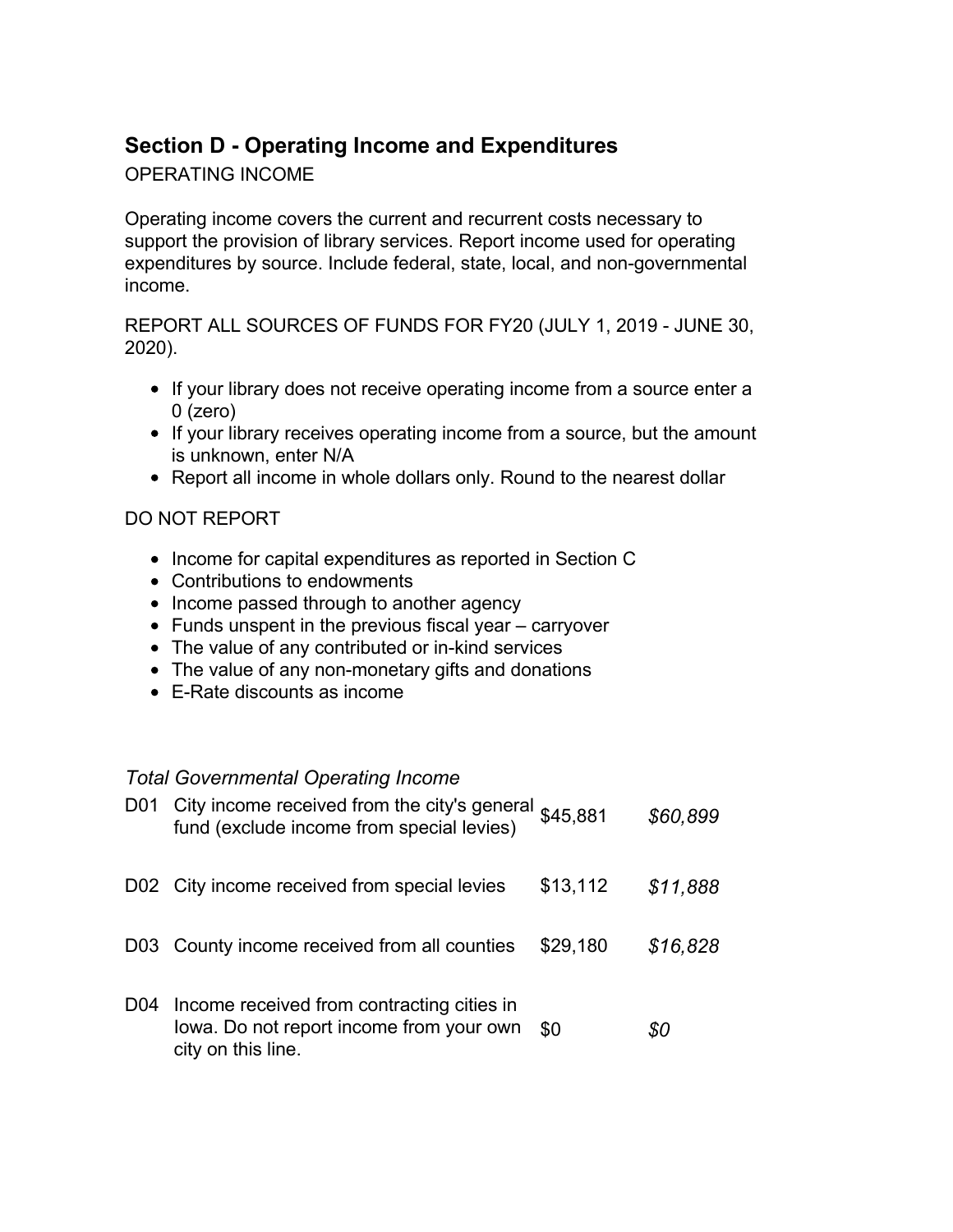|                 | D05 Other governmental income received                                                                                                                                                                                                   | \$0       | \$0      |
|-----------------|------------------------------------------------------------------------------------------------------------------------------------------------------------------------------------------------------------------------------------------|-----------|----------|
| D <sub>06</sub> | Total local government operating income<br>received                                                                                                                                                                                      | \$88,173  | \$89,615 |
|                 | D07 State income received from the State<br>Library of Iowa (Enrich Iowa - Direct State<br>Aid, Open Access, ILL Reimbursement)<br>Prefilled and locked by the State Library.                                                            | \$2,244   | \$2,541  |
|                 | D08 Other income received from the State of<br>lowa                                                                                                                                                                                      | \$0       | \$0      |
| D <sub>09</sub> | Total state government operating income<br>received                                                                                                                                                                                      | \$2,244   | \$2,541  |
|                 | D10 Total federal government income received                                                                                                                                                                                             | \$0       | \$0      |
|                 | <b>Non-Governmental Operating Income</b>                                                                                                                                                                                                 |           |          |
| D <sub>11</sub> | Total non-governmental grants received                                                                                                                                                                                                   | \$0       | \$0      |
|                 | D12 Endowments and gifts received (only report \$458<br>if money was spent in FY20)                                                                                                                                                      |           | \$276    |
| D <sub>13</sub> | Fines and/or fees received                                                                                                                                                                                                               | \$1,832   | \$2,191  |
|                 | D14 Other income received<br><b>Federal:</b> We have a Trust and I can't find where I accounted for this amount<br>last year but I didn't want to credit it to our city and didn't know where else to<br>put it. It's always been there. | \$11,823  | \$26     |
| D <sub>15</sub> | Total non-governmental operating income<br>received                                                                                                                                                                                      | \$14,113  | \$2,493  |
|                 | <b>Total Operating Income</b>                                                                                                                                                                                                            |           |          |
| D <sub>16</sub> | Total operating income received                                                                                                                                                                                                          | \$104,530 | \$94,649 |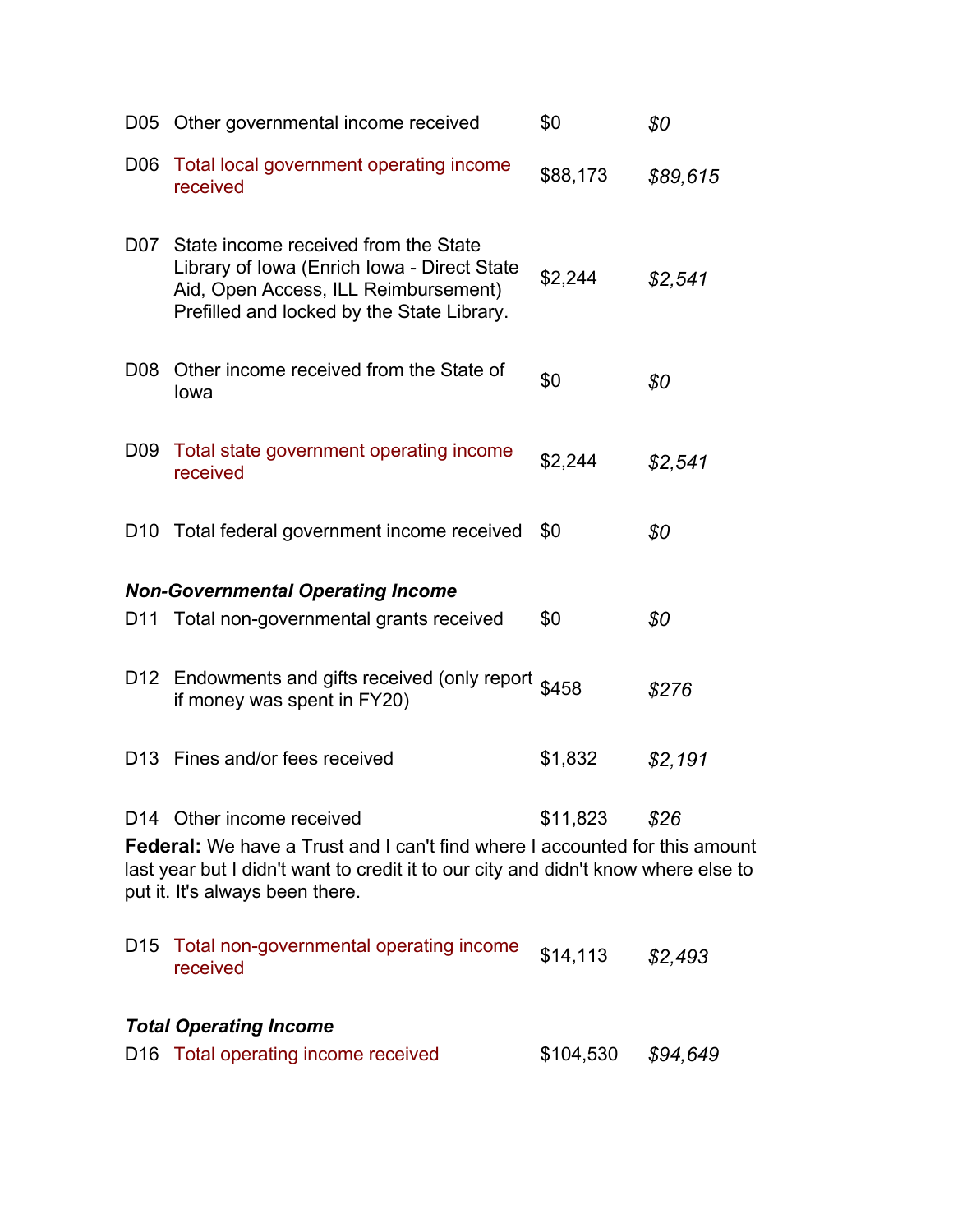#### OPERATING EXPENDITURES

Operating expenditures are the current and recurrent costs necessary to support the provision of library services. Significant costs, especially benefits and salaries, that are paid by other taxing agencies (government agencies with the authority to levy taxes) "on behalf of" the library may be included if the information is available. Only such funds that are supported by expenditure documents (such as invoices, contracts, payroll records, etc.) at the point of disbursement should be included.

#### REPORT ALL EXPENDITURES INCLUDING GRANTS AND COOPERATIVE ARRANGEMENTS.

- If your library does not expend operating funds for an item, enter a 0 (zero)
- If your library expends operating funds for an item, but the amount is unknown, enter N/A
- To ensure accurate reporting, consult your business officer or city clerk regarding this section
- Report only money expended during FY20 (July 1, 2019 June 30, 2020), regardless of when the money may have been received
- Report all expenditures as whole dollars only. Round fractions to the nearest whole dollar

#### DO NOT REPORT

- The value of free items
- Estimated Costs
- Capital expenditures as reported in Section C
- E-Rate discounts as expenditures
- D17 Total salaries and wages expenditures Fotal salaries and wages experienties<br>(before deductions)
- D18 Total employee benefits expenditures (health insurance, Social Security tax, retirement, etc.) This amount cannot be \$0. \$14,253 *\$14,451* If you are unsure of benefits amount, report N/A.

| D <sub>19</sub> Total staff expenditures   | \$72.289 | \$71.966 |
|--------------------------------------------|----------|----------|
| D20 Print physical collection expenditures | \$9,165  | \$13,041 |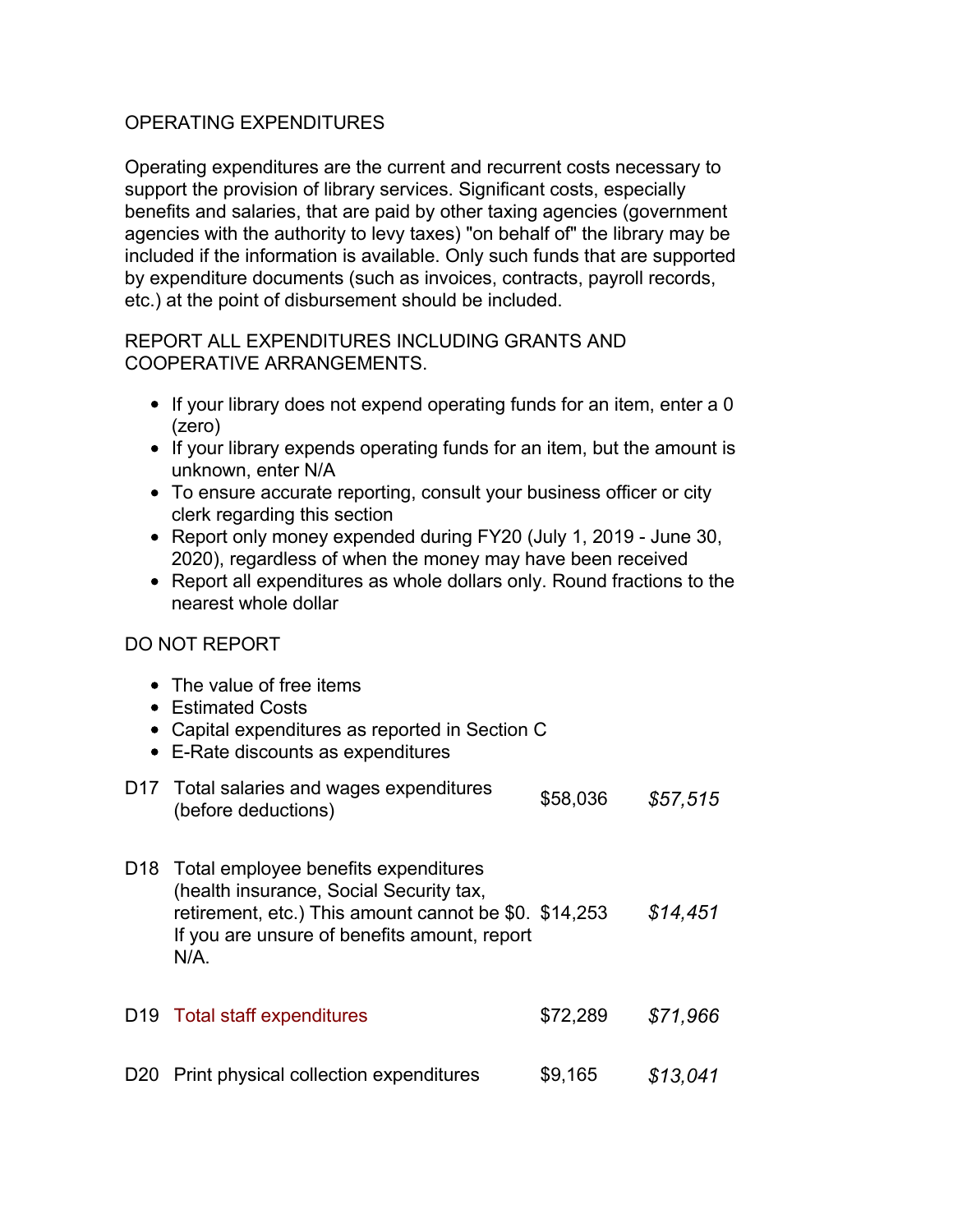| D21             | Audio physical collection expenditures -- All<br>physical formats, including tape, CDs, etc.<br>Do not report downloadable expenditures<br>on this line.              | \$11    | \$190    |
|-----------------|-----------------------------------------------------------------------------------------------------------------------------------------------------------------------|---------|----------|
|                 | <b>Federal:</b> I didn't buy as many audiobooks.                                                                                                                      |         |          |
|                 | D22 Video physical collection expenditures -- All<br>physical formats, including tape, Blu-Ray,<br>DVD, etc. Do not report downloadable<br>expenditures on this line. | \$782   | \$892    |
| D <sub>23</sub> | Other physical collection expenditures for<br>any materials not listed above (puzzles, art \$0<br>prints, puppets, cake pans, etc.)                                   |         | \$0      |
| D <sub>24</sub> | Total physical non-print collection<br>expenditures                                                                                                                   | \$793   | \$1,082  |
| D <sub>25</sub> | Total physical collection expenditures                                                                                                                                | \$9,958 | \$14,123 |
| D <sub>26</sub> | Bridges e-book collection expenditures.<br>Report Bridges e-book expenditures only.<br>Prefilled and locked by the State Library.                                     | \$254   | \$239    |
| D27             | All other e-book collection expenditures.<br>Report Advantage e-book expenditures on<br>this line.                                                                    | \$0     | \$0      |
|                 | D28 Total e-book collection expenditures                                                                                                                              | \$254   | \$239    |
| D <sub>29</sub> | Bridges downloadable audio collection<br>expenditures. Report Bridges expenditures<br>only. Prefilled and locked by the State<br>Library.                             | \$254   | \$239    |
| D <sub>30</sub> | All other downloadable audio collection<br>expenditures. Report Advantage<br>downloadable audio expenditures on this<br>line.                                         | \$0     | \$0      |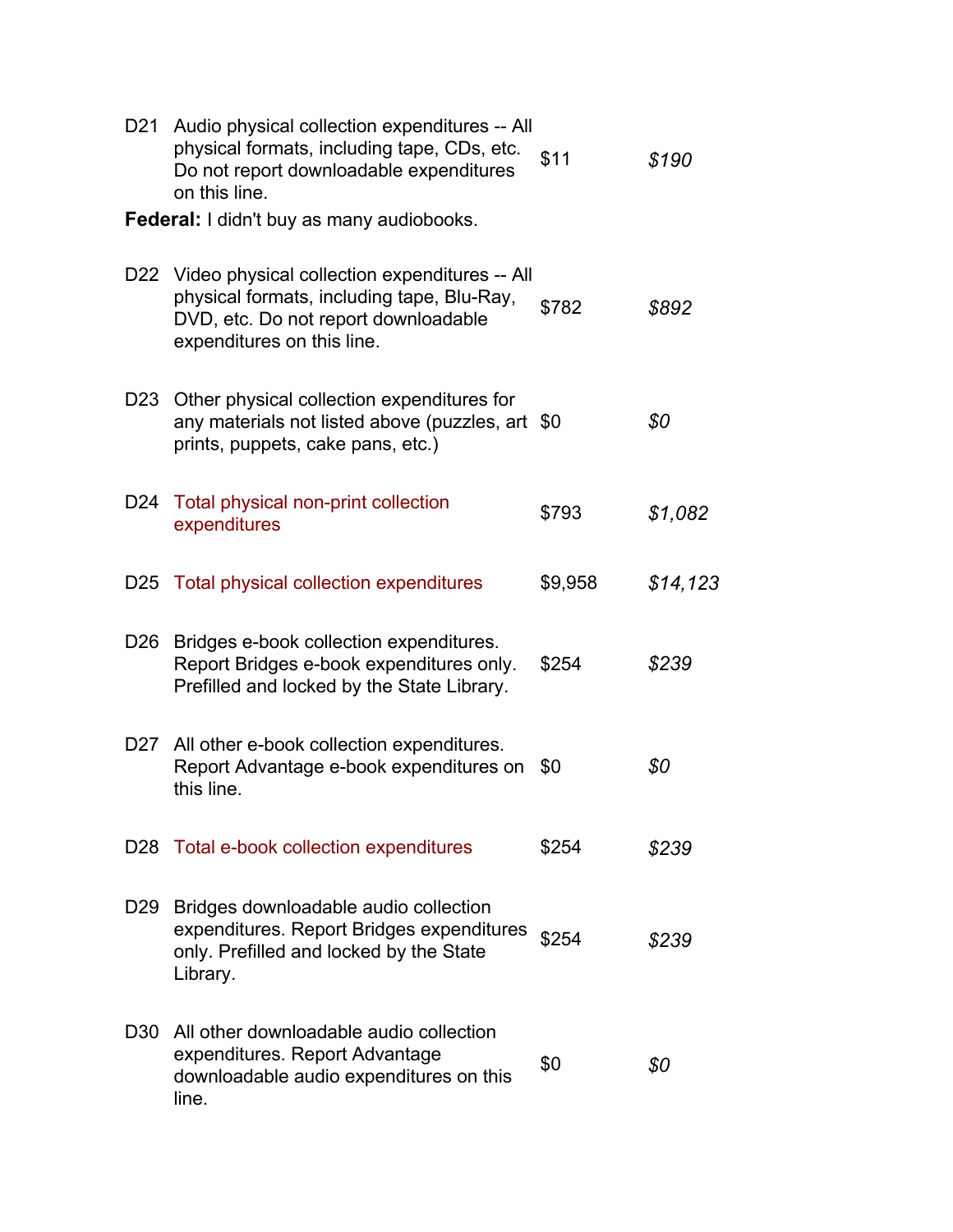|                 | Federal: I don't know If I did it right last year, I feel like some of it was in                                                                                                                                     |          |          |
|-----------------|----------------------------------------------------------------------------------------------------------------------------------------------------------------------------------------------------------------------|----------|----------|
|                 | D40 All other operating expenditures (phone,<br>lights, heating, cooling, Internet access,<br>insurance, etc.)                                                                                                       | \$21,653 | \$7,960  |
|                 | D39 Total collection expenditures                                                                                                                                                                                    | \$10,588 | \$14,723 |
|                 | D38 Total downloadable and Electronic<br>Information collection expenditures                                                                                                                                         | \$630    | \$600    |
| D37             | <b>Total Electronic Information collection</b><br>expenditures                                                                                                                                                       | \$112    | \$112    |
| D <sub>36</sub> | All other Electronic Information collection<br>expenditures. Do not report expenditures<br>for products subsidized or managed by the \$0<br>State Library such as Gale, Credo,<br>Transparent Languages, or Bridges. |          | \$0      |
| D35             | Gale, Credo, Transparent Languages, and<br>Bridges Magazine expenditures. Prefilled<br>and locked by the State Library.                                                                                              | \$112    | \$112    |
| D34             | Total downloadable video collection<br>expenditures                                                                                                                                                                  | \$10     | \$10     |
| D33             | All other downloadable video collection<br>expenditures. Report Advantage<br>downloadable video expenditures on this<br>line.                                                                                        | \$0      | \$0      |
| D32             | Bridges downloadable video collection<br>expenditures. Report Bridges expenditures<br>only. Prefilled and locked by the State<br>Library.                                                                            | \$10     | \$10     |
| D31             | Total downloadable audio collection<br>expenditures                                                                                                                                                                  | \$254    | \$239    |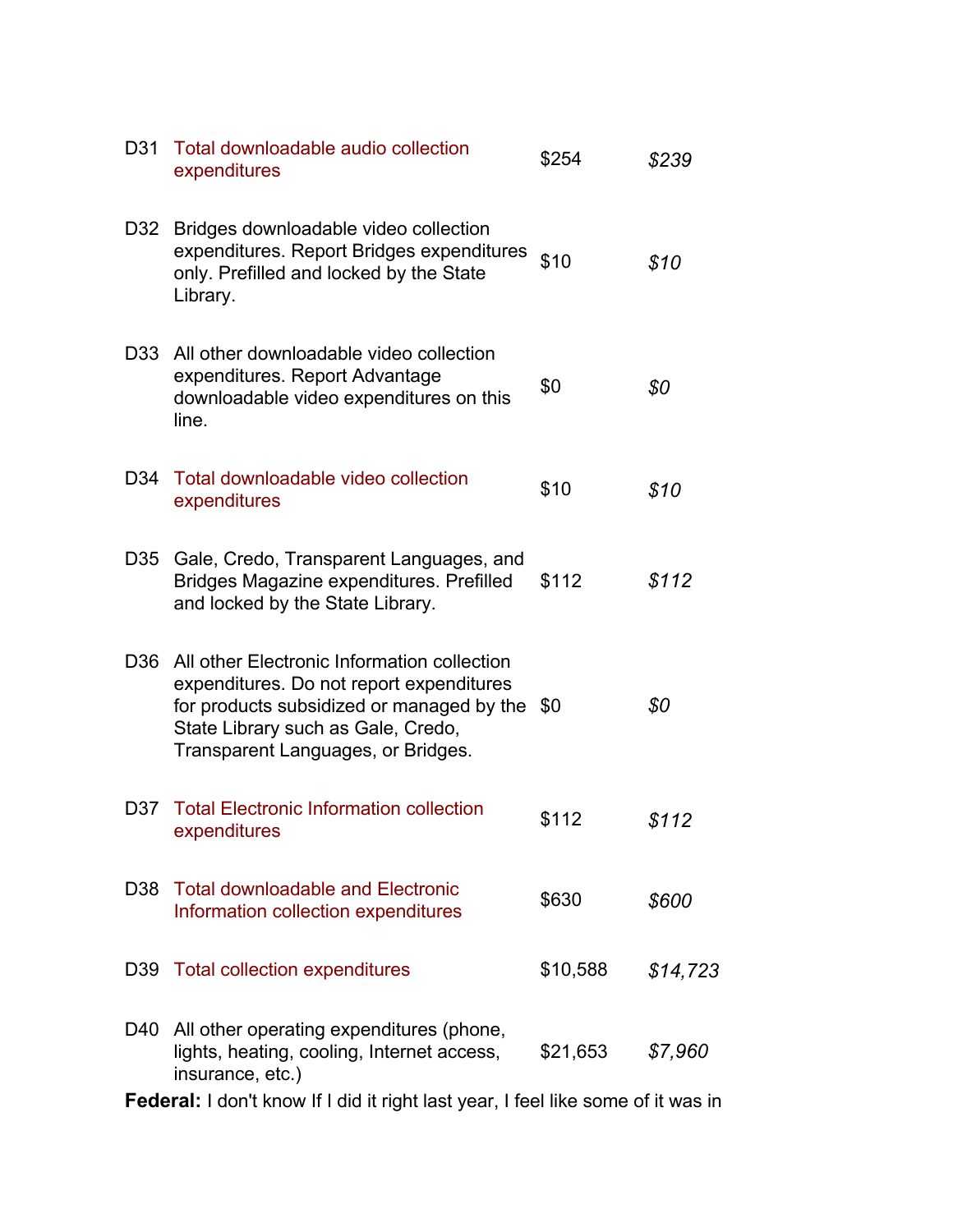other places but the total added up. I covered all that was left and double checked it with what was in the help bubble.

|  | D41 Total of all operating expenditures | \$104,530 | \$94,649 |
|--|-----------------------------------------|-----------|----------|
|--|-----------------------------------------|-----------|----------|

# **Section E - Library Collection**

NUMBER HELD AT START OF YEAR - The number of volumes owned by the library at the start of the fiscal year (July 1, 2019).

NUMBER ADDED DURING FISCAL YEAR - The number of volumes added to the collection during the fiscal year whether through purchase or donation.

WITHDRAWN DURING FISCAL YEAR - The number of volumes weeded, lost, or removed for any other reason during the fiscal year.

NUMBER HELD AT END OF YEAR - The number of volumes owned by the library at the end of the fiscal year (June 30, 2020).

| E01              | Printed books (# of volumes), held at start<br>of year                                                                       | 13,090 | 12,606 |
|------------------|------------------------------------------------------------------------------------------------------------------------------|--------|--------|
| E02              | Printed books (# of volumes), added during<br>year                                                                           | 655    | 516    |
| E <sub>0</sub> 3 | Printed books (# of volumes), withdrawn<br>during year                                                                       | 74     | 32     |
| E04              | Printed books (# of volumes), held at end of 13,671<br>year                                                                  |        | 13,090 |
| E05              | Bridges e-books, held at end of year.<br>Prefilled and locked by the State Library.                                          | 59781  | 49,444 |
| E06              | All other e-books held at end of year. Do<br>not report Bridges or Freegal downloads<br>here. Include Advantage titles here. | 0      | 0      |
| E07              | Total e-books held at end of year                                                                                            | 59,781 | 49,444 |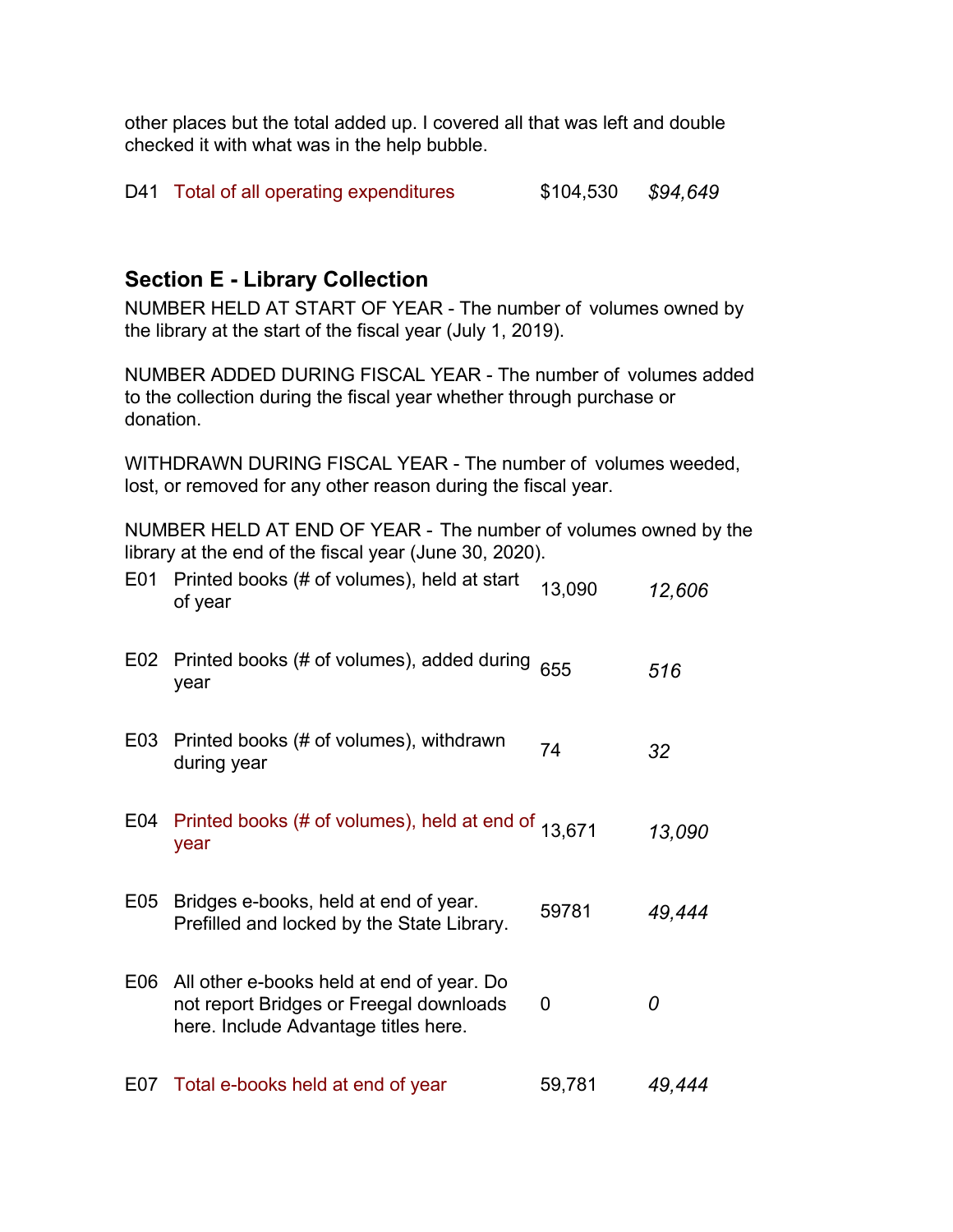| E08             | Total books (print and e-books), held at end 73,452<br>of year.                                                                                       |          | 62,534 |
|-----------------|-------------------------------------------------------------------------------------------------------------------------------------------------------|----------|--------|
| E09             | Audio materials (# of physical volumes),<br>held at start of year                                                                                     | 310      | 259    |
| E <sub>10</sub> | Audio materials (# of physical volumes),<br>added during year                                                                                         | 6        | 55     |
| E11             | Audio materials (# of physical volumes),<br>withdrawn during year                                                                                     | $\Omega$ | 4      |
| E12             | Audio materials (# of physical volumes),<br>held at end of year                                                                                       | 316      | 310    |
| E <sub>13</sub> | Bridges downloadable audio materials, held<br>at end of year. Prefilled and locked by State 27368<br>Library.                                         |          | 22,519 |
| E14             | All other downloadable audio materials,<br>held at end of year. Do not report Bridges<br>or Freegal downloads here. Include<br>Advantage titles here. | 0        | 0      |
| E15             | Total downloadable audio materials, held at 27,368<br>end of year                                                                                     |          | 22,519 |
| E <sub>16</sub> | Total audio materials (physical and<br>downloadable), held at end of year.                                                                            | 27,684   | 22,829 |
| E17             | Video materials (# of physical volumes),<br>held at start of year                                                                                     | 815      | 772    |
| E <sub>18</sub> | Video materials (# of physical volumes),<br>added during year                                                                                         | 59       | 51     |
| E <sub>19</sub> | Video materials (# of physical volumes),                                                                                                              |          |        |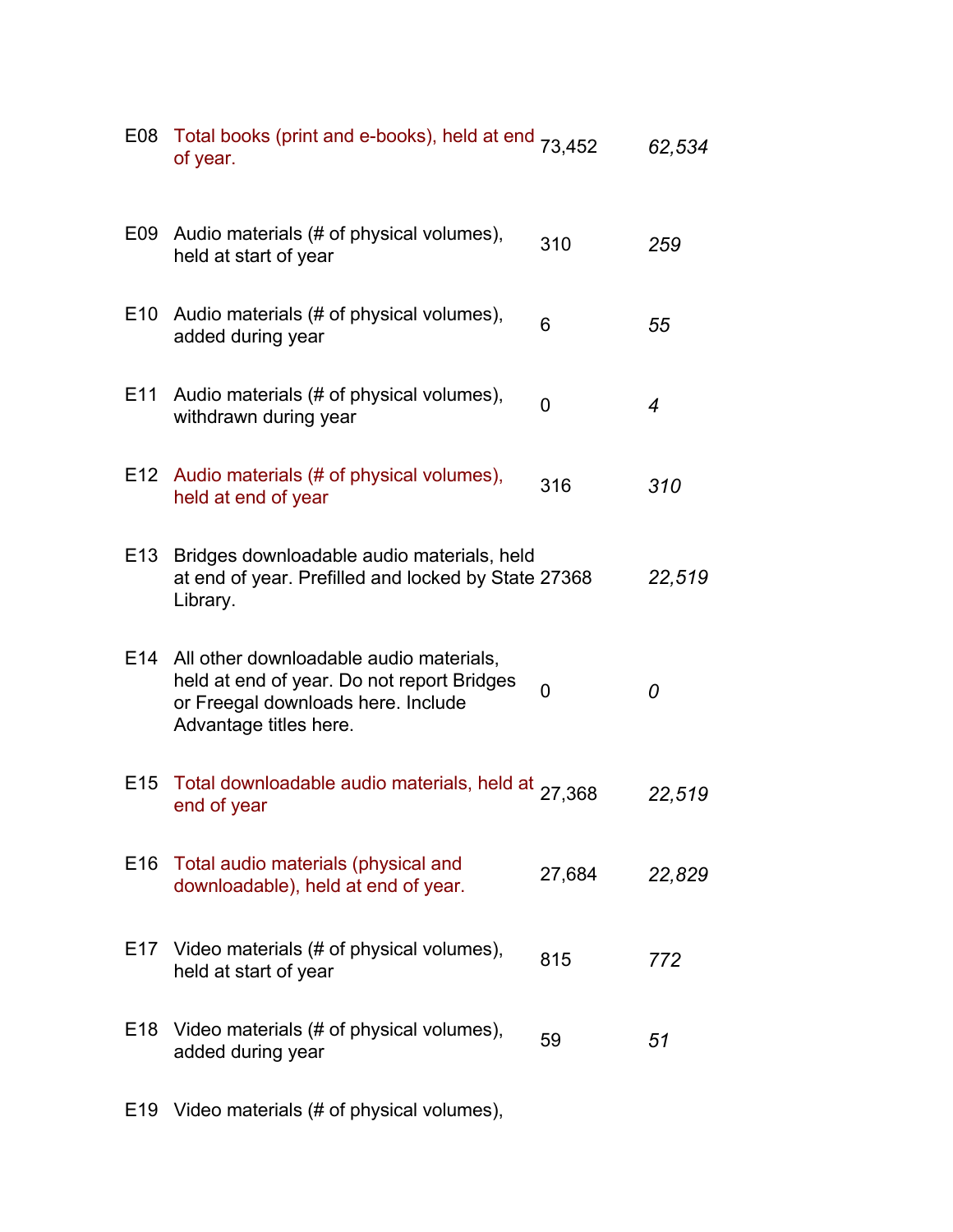|     | withdrawn during year                                                                                                                                     | 0   | 8      |
|-----|-----------------------------------------------------------------------------------------------------------------------------------------------------------|-----|--------|
|     | E20 Video materials (# of physical volumes),<br>held at end of year                                                                                       | 874 | 815    |
| E21 | Bridges downloadable video materials, held<br>at end of year. Prefilled and locked by the<br><b>State Library</b>                                         | 50  | 50     |
|     | E22 All other downloadable video materials,<br>held at end of year. Do not report Bridges<br>or Freegal downloads here. Include<br>Advantage titles here. | 0   | 0      |
|     | E23 Total Downloadable video materials, held at 50<br>end of year                                                                                         |     | 50     |
|     | E24 Total video materials (physical and<br>downloadable), held at end of year                                                                             | 924 | 865    |
| E25 | Other library materials (# of physical<br>volumes), held at start of year                                                                                 | 110 | 95     |
| E26 | Other library materials (# of physical<br>volumes), added during year                                                                                     | 0   | 16     |
| E27 | Other library materials (# of physical<br>volumes), withdrawn during year                                                                                 | 2   | 1      |
| E28 | Other library materials (# of physical<br>volumes), held at end of year                                                                                   | 108 | 110    |
| E29 | Total physical volumes, held at start of year 14,325                                                                                                      |     | 13,732 |
| E30 | Total physical volumes, added during year                                                                                                                 | 720 | 638    |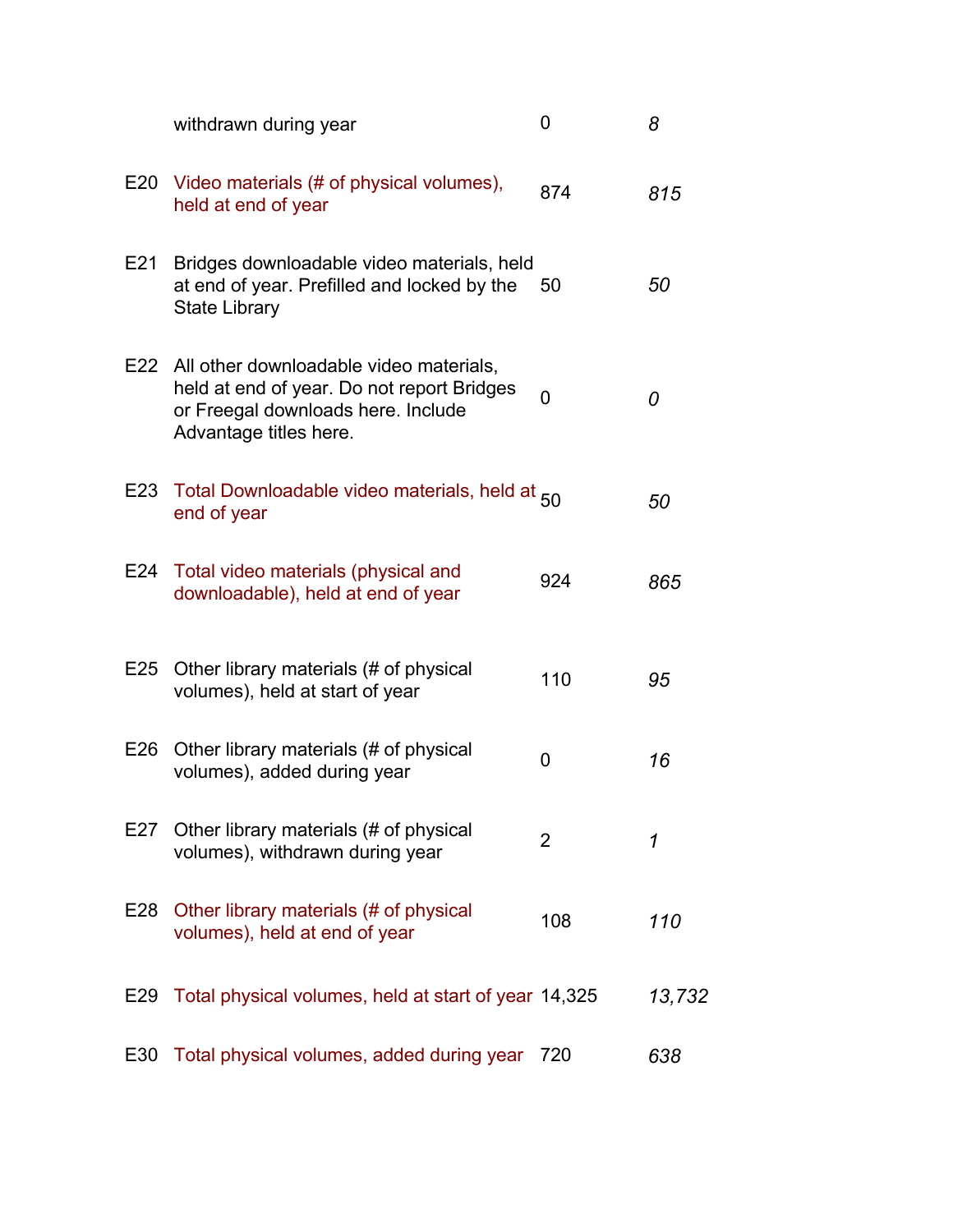| E31 | Total physical volumes, withdrawn during<br>year                | 76      | 45     |
|-----|-----------------------------------------------------------------|---------|--------|
|     | E32 Total physical volumes, held at end of year 14,969          |         | 14,325 |
|     | E33 Total downloadable materials, held at end<br>of year        | 87,199  | 72,013 |
| E34 | Total physical and downloadable volumes,<br>held at end of year | 102,168 | 86,338 |

#### *Licensed Databases*

Refer to the State Library of Iowa's website to determine how databases and other electronic resources are counted. <http://www.statelibraryofiowa.org/ld/a-b/statistics/eleresannsurv>

| E35 Number of licensed databases funded |  |
|-----------------------------------------|--|
| locally or by other non-state funded    |  |
| cooperative agreements (or consortia)   |  |
| within the state or region.             |  |

| E36 Number of licensed databases funded by<br>the state government or The State Library<br>of Iowa. Count Gale as 41, Credo |    |    |
|-----------------------------------------------------------------------------------------------------------------------------|----|----|
| Reference as 1, Chilton Library as 1,                                                                                       | 45 | 45 |
| Transparent Languages as 1, and                                                                                             |    |    |
| Brainfuse as 1. Maximum amount for this                                                                                     |    |    |
| line is 45. Prefilled and locke                                                                                             |    |    |
|                                                                                                                             |    |    |

| E37 Total licensed databases |  |  |
|------------------------------|--|--|
|------------------------------|--|--|

# **Section F - Circulation**

Report circulation for FY20 (July 1, 2019 to June 30, 2020). Circulation should only be counted for items checked out of the library's collection for use outside of the library, including renewals. DO NOT count automatic renewals as circulation. DO NOT count in-house use or computer use as circulation. *COVID-19 note: make sure to report items checked out through curb-side service as circulation.*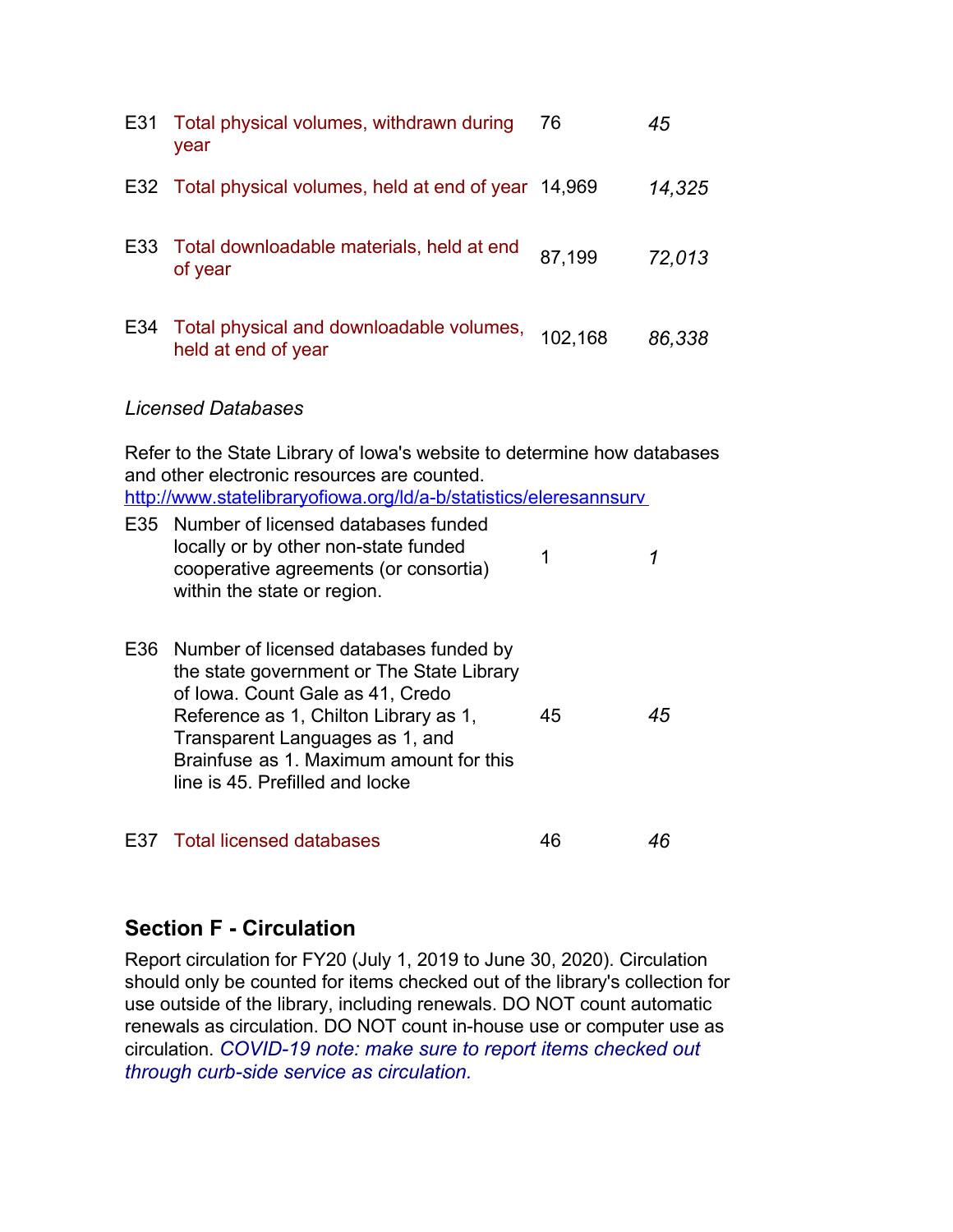|                  | Circulation Transactions of Physical Items<br>F01 Adult books                                                                                                                                                                  | 3,199 | 3,147 |
|------------------|--------------------------------------------------------------------------------------------------------------------------------------------------------------------------------------------------------------------------------|-------|-------|
|                  | F02 Young adult books                                                                                                                                                                                                          | 356   | 392   |
| F <sub>0</sub> 3 | Children's books                                                                                                                                                                                                               | 3,190 | 3,615 |
|                  | F04 Video recordings (physical formats)                                                                                                                                                                                        | 812   | 664   |
| F05              | Audio recordings (physical formats)                                                                                                                                                                                            | 110   | 168   |
|                  | F06 Serials (physical formats)<br><b>Federal:</b> In house use was counted for serials before. If counted this year,<br>the number would be 820                                                                                | 34    | 964   |
| F07              | All other physical items (CD-ROM based<br>products, puzzles, art prints, pamphlets,<br>cake pans, puppets, etc.)                                                                                                               | 28    | 29    |
| F <sub>0</sub> 8 | <b>Total PHYSICAL circulation by material</b><br>type                                                                                                                                                                          | 7,729 | 8,979 |
|                  | Lines F09 and F10 should be reported as individual counts. They do not<br>need to add up to a total. These counts are part of the physical total as<br>reported on line F08. Do not count electronic use for lines F09 or F10. |       |       |
| F <sub>09</sub>  | Circulation to the rural population of your<br>own county                                                                                                                                                                      | 1,080 | 1,038 |
| F <sub>10</sub>  | Total physical circulation of all materials<br>cataloged as "children's"                                                                                                                                                       | 3,420 | 3,668 |
|                  | Use of Downloadable Material                                                                                                                                                                                                   |       |       |
| F <sub>11</sub>  | Bridges e-books, including use of<br>Advantage titles. Prefilled and locked by the 443<br>State Library.                                                                                                                       |       | 391   |
| F12              | All other e-books                                                                                                                                                                                                              | 0     | 0     |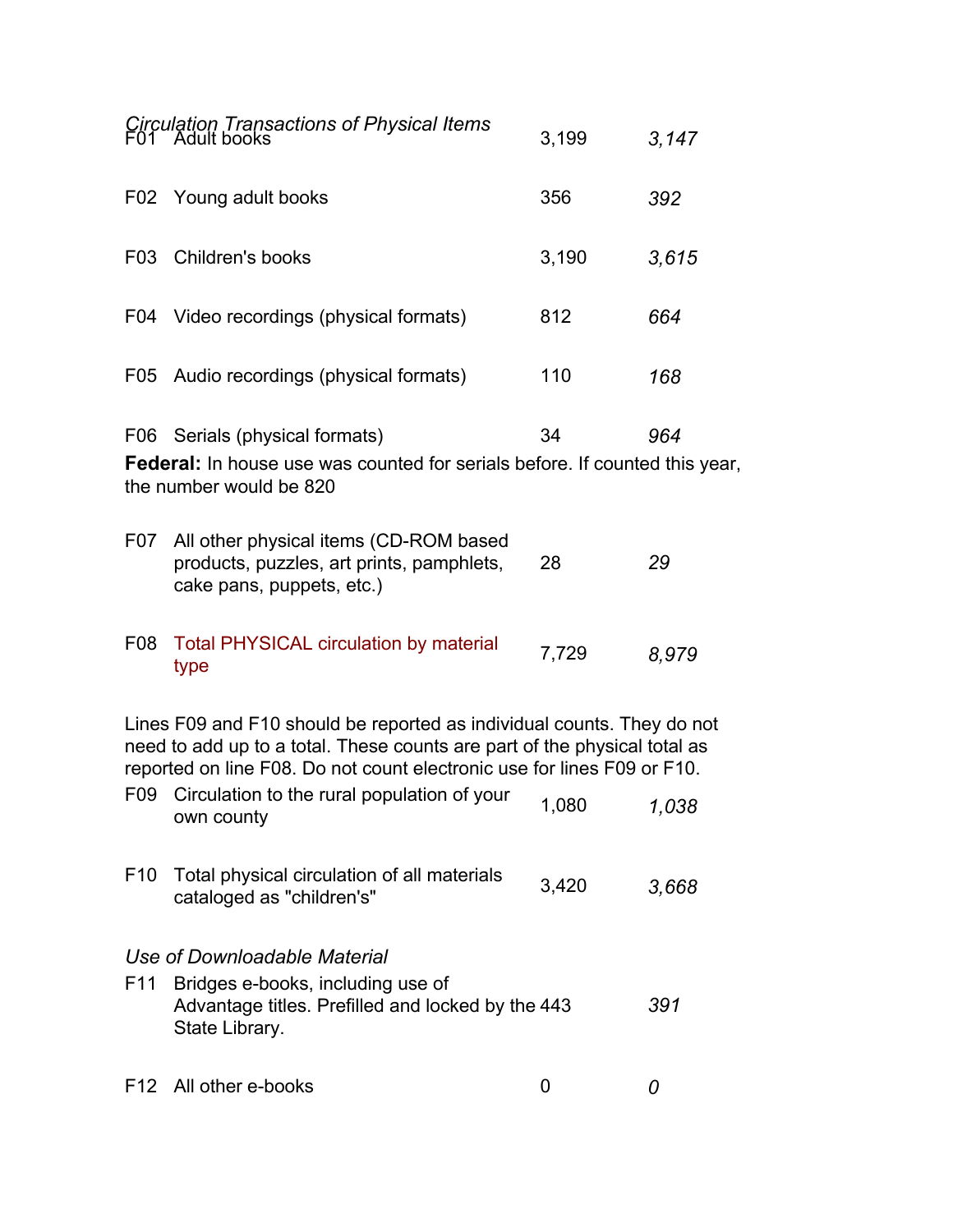|                 | F13 Total use of e-books                                                                                                   | 443      | 391   |
|-----------------|----------------------------------------------------------------------------------------------------------------------------|----------|-------|
| F14             | Bridges downloadable video recordings,<br>including use of Advantage titles. Prefilled<br>and locked by the State Library. | 2        | 0     |
|                 | F15 All other downloadable video recordings -<br>do not include Freegal or similar.                                        | $\Omega$ | 0     |
| F16             | Total use of downloadable video recordings 2                                                                               |          | 0     |
| F17             | Bridges downloadable audio recordings,<br>including use of Advantage titles. Prefilled<br>and locked by the State Library. | 1213     | 1,100 |
|                 | F18 All other downloadable audio recordings -<br>do not include Freegal or similar.                                        | $\Omega$ | 0     |
| F <sub>19</sub> | Total use of downloadable audio recordings 1,213                                                                           |          | 1,100 |
| F20             | Bridges electronic serials - including use of<br>Advantage titles. Prefilled and locked by the 9<br>State Library.         |          | 18    |
| F21             | All other electonic serials - Include RB<br>Digital or similar.                                                            | 0        | 0     |
|                 | F22 Total use of electronic serials                                                                                        | 9        | 18    |
|                 | F23 Total use of downloadable materials                                                                                    | 1,667    | 1,509 |

*Successful Retrieval of Electronic Information (Database Use)*

| F24 Successful retrieval of Electronic      |    |
|---------------------------------------------|----|
| Information from Gale, Credo, Transparent   |    |
| Languages and Brainfuse. This used to be 23 | 55 |
| called Licensed database use. Prefilled and |    |
| locked by the State Library.                |    |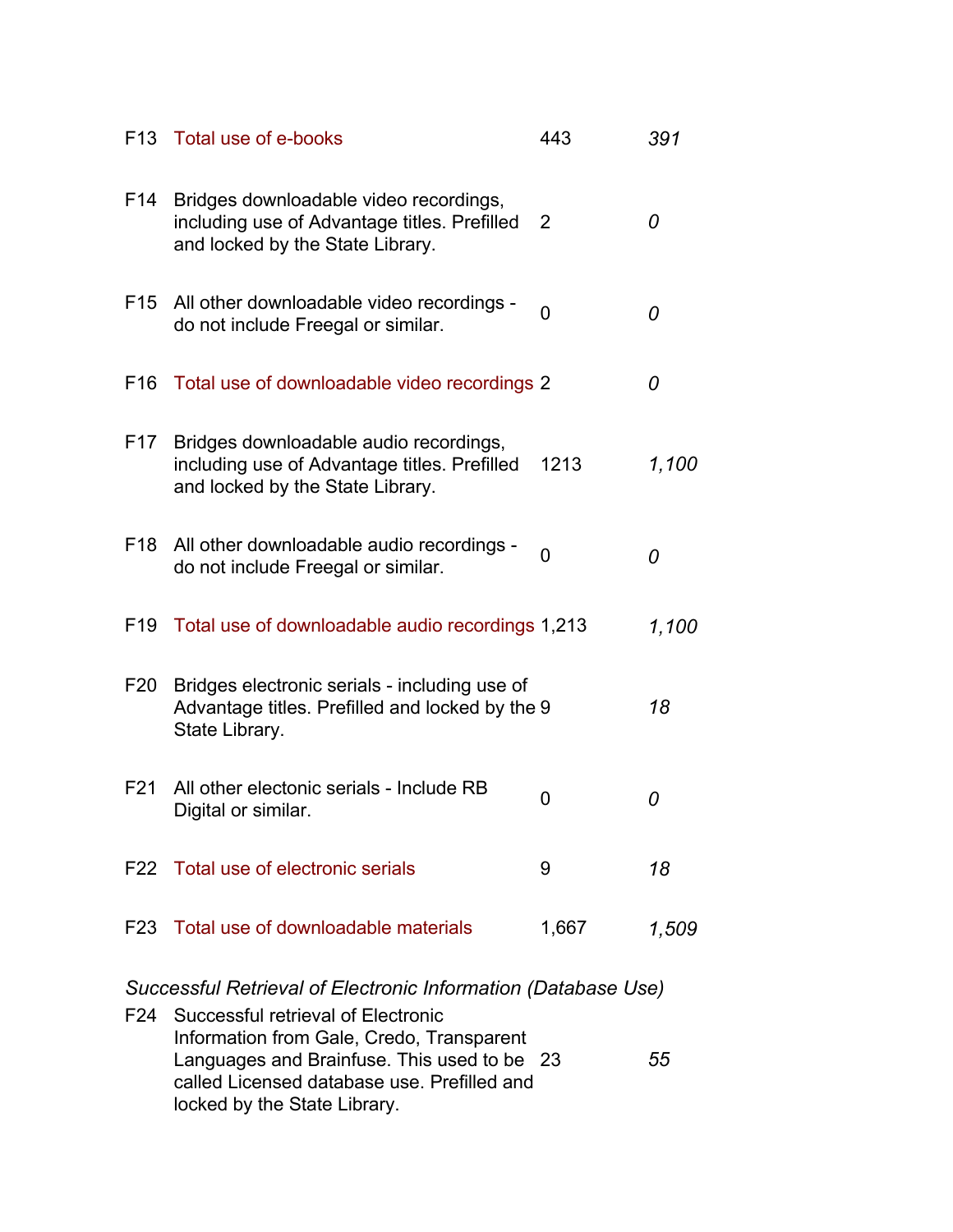| F <sub>25</sub> | Successful retrieval of all other Electronic<br>Information funded locally or by other non-<br>state funded cooperative agreements. Do<br>not count users, sessions, website hits, or<br>online catalog use. This used to be called<br>Licensed database use. | U     | 0      |
|-----------------|---------------------------------------------------------------------------------------------------------------------------------------------------------------------------------------------------------------------------------------------------------------|-------|--------|
| F <sub>26</sub> | <b>Total successful retrieval of Electronic</b><br>Information.                                                                                                                                                                                               | 23    | 55     |
|                 | <b>Circulation and Use Totals</b>                                                                                                                                                                                                                             |       |        |
| F27             | <b>Total Circulation of physical and</b><br>downloadable materials (This is the same<br>as Total circulation by material type on<br>previous year's surveys).                                                                                                 | 9,396 | 10,488 |
| F28             | <b>Total Electronic materials use (Total</b><br>downloadable use plus Total successful<br>retrieval of Electronic Information)                                                                                                                                | 1,690 | 1,564  |
| F29             | Total Collection use (Total circulation of<br>physical and downloadable items plus<br>successful retrieval of Electronic<br>Information. This is not the total of F27 +<br>F28).                                                                              | 9,419 | 10,543 |
|                 | Interlibrary Loan                                                                                                                                                                                                                                             |       |        |

The State Library will automatically fill in data from the SILO ILL service. If your library only uses SILO for ILL, you can skip F30 to F35. Examples of other ILL services are OCLC or print forms.

- F30 ILL Received from other libraries using the SILO ILL service. Prefilled and locked by the State Library. 277 *247*
- F31 ILL Received from other libraries using all other ILL services. Do not report SILO ILL 0 *1*on this line.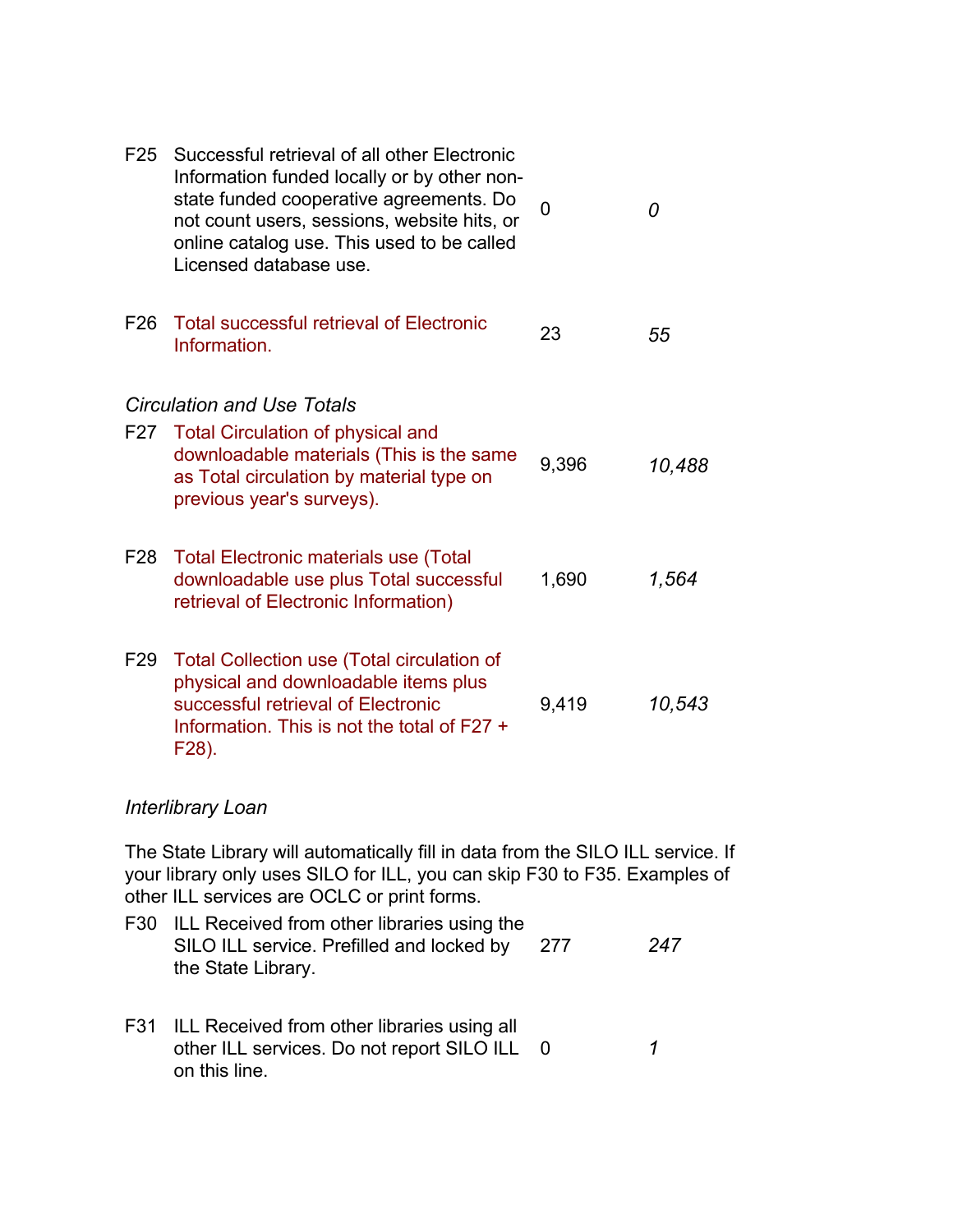|     | F32 Total Interlibrary Loan received from other<br>libraries                                                     | 277   | 248   |
|-----|------------------------------------------------------------------------------------------------------------------|-------|-------|
|     | F33 ILL Provided to other libraries using the<br>SILO ILL service. Prefilled and locked by<br>the State Library. | 157   | 201   |
| F34 | ILL Provided to other libraries using all<br>other ILL services. Do not report SILO ILL<br>on this line.         | - 0   |       |
| F35 | Total Interlibrary Loan provided to other<br>libraries                                                           | 157   | 201   |
|     | F36 Current total number of registered users as<br>of June 30, 2020                                              | 1,101 | 1.024 |

# **Section G - Program Attendance and Other Services** *Program Attendance*

When reporting the number of programs, count the total number of events. A story time held once a week for a year is counted as 52, not as one.

When reporting attendees, count total number of attendees regardless of the age. A children's program attended by 10 children and 10 adults is counted as 20, not as 10.

Live, virtual programs are conducted via a Web conferencing or webinar platform during which a library staff member (or other party sponsored by the library) is presenting to or interacting with an audience in real-time. These are considered programs for survey purposes and should be added into programming counts as indicated below.

Recordings of program content include video or audio recordings created by a library staff person (or other party sponsored by the library) and posted to a video or audio hosting platform for the audience to view or list to ondemand. Do not include promotional or marketing content. Recordings of program content are counted separately as indicated below.

Programs designed for adults, families, cross generational, all-ages, etc.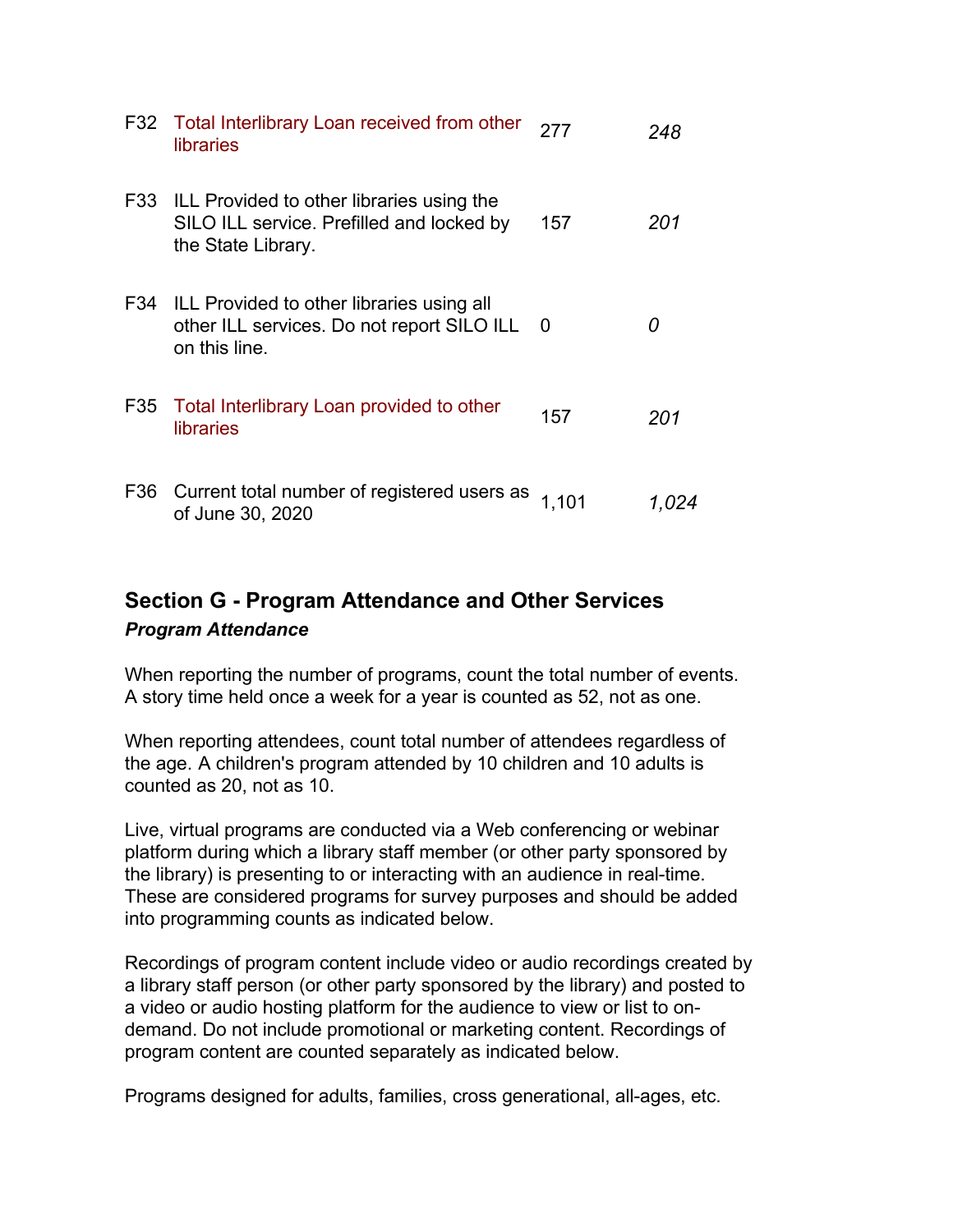|     | should be reported on lines G13 TO G18.                                                                |          |       |
|-----|--------------------------------------------------------------------------------------------------------|----------|-------|
|     | G01 Total number of in-person library programs<br>for children (NEW)                                   | 61       |       |
|     | G02 Total number of live virtual library programs $_0$<br>for children (NEW - COVID)                   |          |       |
|     | G03 Total number of library programs for<br>children                                                   | 61       | 140   |
|     | G04 Total number of people attending in-person<br>library programs for children (NEW)                  | 135      |       |
|     | G05 Total number of people attending live virtual $_0$<br>programs for children (NEW - COVID)          |          |       |
|     | G06 Total number of people attending library<br>programs for children                                  | 135      | 1,958 |
|     | G07 Total number of in-person library programs<br>for young adults (NEW)                               | $\Omega$ |       |
|     | G08 Total number of live virtual programs for<br>young adults (NEW - COVID)                            | 0        |       |
|     | G09 Total number of library programs for young<br>adults                                               | 0        | 8     |
|     | G10 Total number of people attending in-person<br>library programs for young adults (NEW)              |          |       |
| G11 | Total number of people attending live virtual,<br>programs for young adults (NEW - COVID) <sup>0</sup> |          |       |
|     | G12 Total number of people attending library<br>programs for young adults                              | 0        | 64    |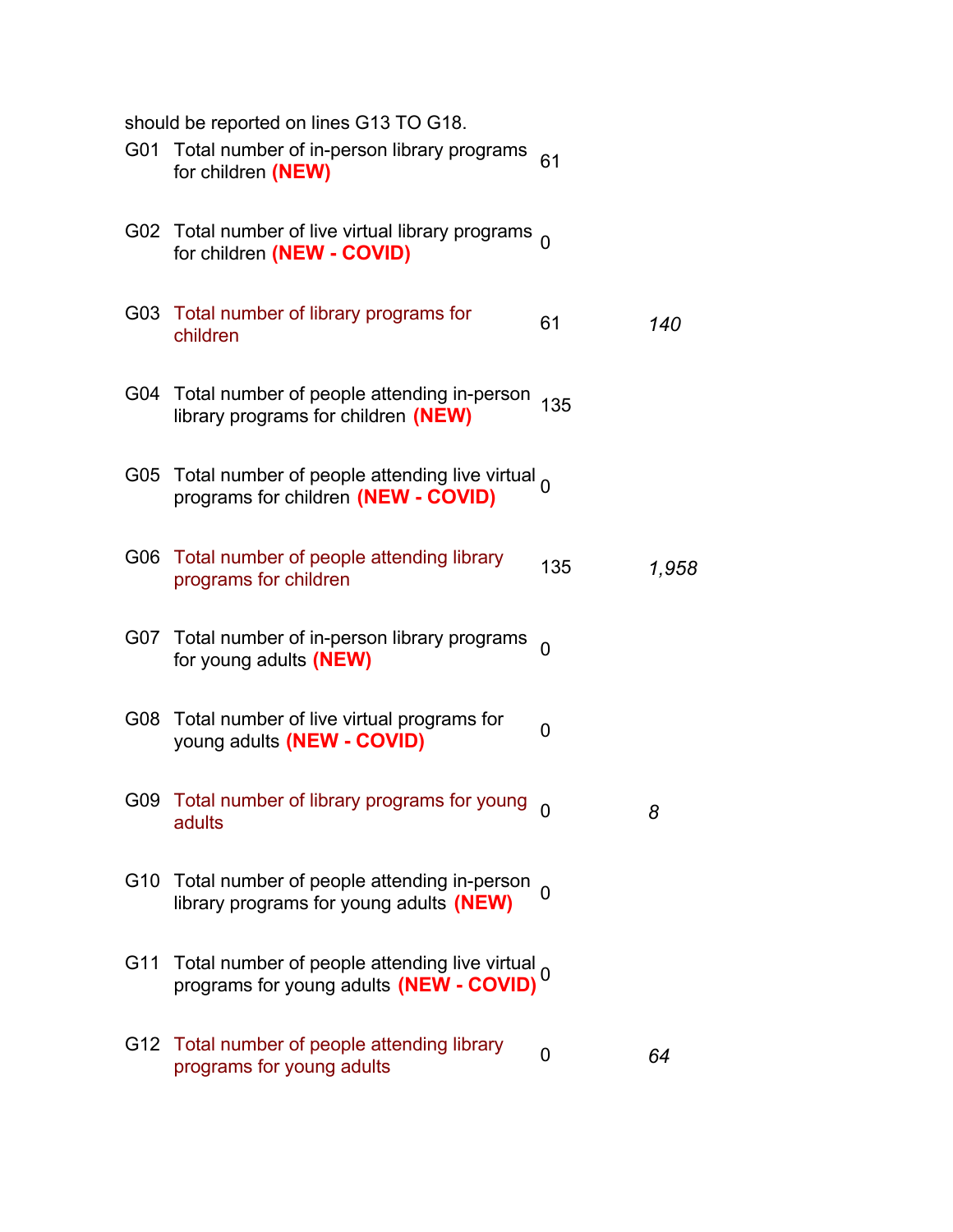|     | G13 Total number of in-person library programs 2<br>for adults, families, etc. (NEW)                             |          |       |
|-----|------------------------------------------------------------------------------------------------------------------|----------|-------|
|     | G14 Total number of live virtual programs for<br>adults, families, etc. (NEW - COVID)                            | $\Omega$ |       |
|     | G15 Total number of library programs for adults, $\sigma$<br>families, etc.                                      |          | 20    |
|     | <b>Federal:</b> COVID - no in person Summer Reading Program                                                      |          |       |
|     | G16 Total number of people attending in-person<br>library programs for adults, families, etc.<br>(NEW)           | 8        |       |
|     | G17 Total number of people attending live virtual<br>programs for adults, families, etc. (NEW -<br><b>COVID)</b> | - റ      |       |
|     | G18 Total number of people attending library<br>programs for adults, families, etc.                              | 8        | 166   |
|     | <b>Federal:</b> COVID - no in person Summer Reading Program                                                      |          |       |
|     | G19 Total number of library programs                                                                             | 63       | 168   |
|     | G20 Total number of people attending library<br>programs                                                         | 143      | 2,188 |
|     | G21 Total number of recordings of program<br>content for children (NEW - COVID)                                  | O        |       |
|     | G22 Total number of recordings of program<br>content for young adults (NEW - COVID)                              | 0        |       |
| G23 | Total number of recordings of program<br>content for adults, families, etc. (NEW -<br><b>COVID)</b>              | 0        |       |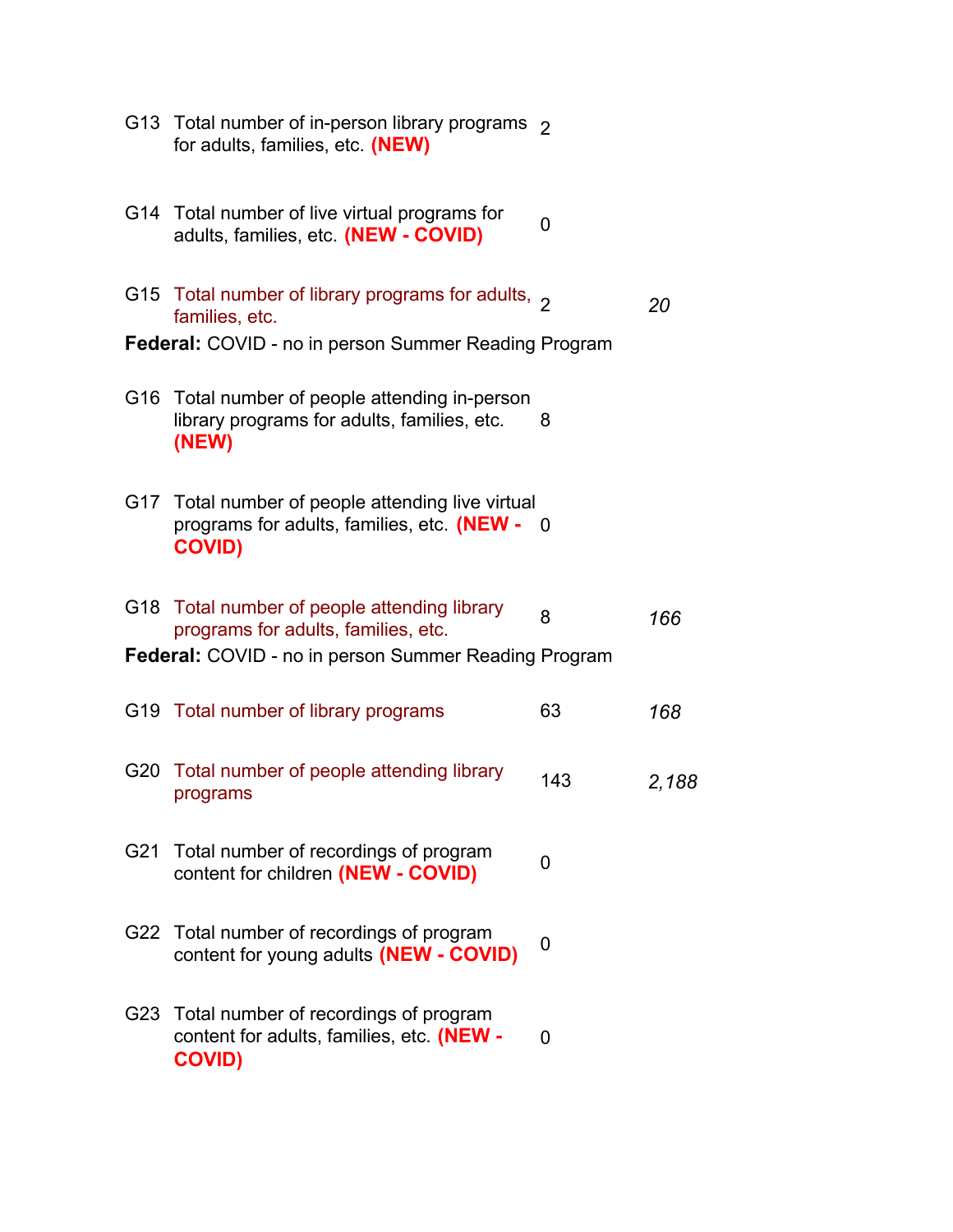|     | G24 Total number of recordings of program<br>content (NEW - COVID)                                                                                                                                       | 0               |        |  |
|-----|----------------------------------------------------------------------------------------------------------------------------------------------------------------------------------------------------------|-----------------|--------|--|
|     | G25 Total number of views of recordings of<br>program content for children (NEW -<br><b>COVID)</b>                                                                                                       | 0               |        |  |
| G26 | Total number of views of recordings of<br>program content for young adults (NEW -<br><b>COVID)</b>                                                                                                       | 0               |        |  |
|     | G27 Total number of views of recordings of<br>program content for adults, families, etc.<br>(NEW - COVID)                                                                                                | 0               |        |  |
|     | G28 Total number of views of recordings of<br>program content (NEW - COVID)                                                                                                                              | 0               |        |  |
|     | <b>Other Services</b>                                                                                                                                                                                    |                 |        |  |
|     | G29 Door count annually - do not count curbside<br>delivery or other services provided while<br>the library is physically closed to the public<br>as door count.                                         | 11,136          | 13,199 |  |
| G30 | Is annual door count based on an annual<br>count (i.e. with a door counter) or an annual<br>estimate based on a typical week or<br>weeks? (NEW) Choose one of the options<br>listed below:               | Annual<br>Count |        |  |
| G31 | Total number of reference transactions<br>annually                                                                                                                                                       | 1,551           | 1,918  |  |
| G32 | Is number of annual reference transactions<br>based on annual count (i.e. year-long tally<br>marks) or an annual estimate based on a<br>typical week or weeks? (NEW) Choose one<br>of the options below: | Annual<br>Count |        |  |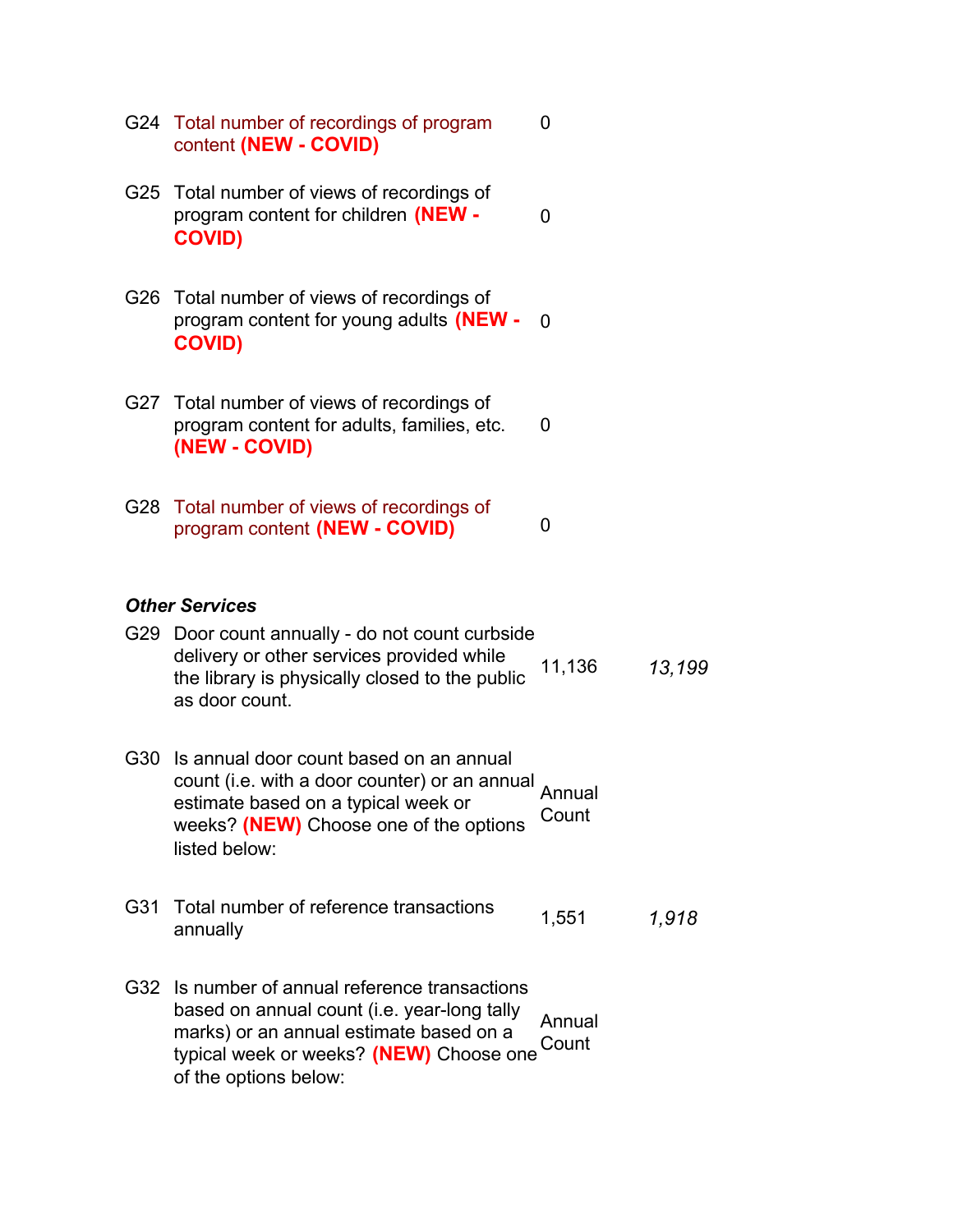| G33 | Number of Internet computers for public<br>use                                                                                                                                            | 14    | 14    |
|-----|-------------------------------------------------------------------------------------------------------------------------------------------------------------------------------------------|-------|-------|
| G34 | Number of uses of public Internet<br>computers <b>ANNUALLY</b><br>(You may count a typical week and multiply<br>by 52)                                                                    | 1,844 | 2,775 |
|     | G35 Number of wireless sessions annually - for<br>libraries subscribing to the statewide WhoFi<br>service. Prefilled and locked by the State<br>Library. (NEW)                            | 1,793 | 2,003 |
| G36 | Number of wireless sessions annually - for<br>libraries without the statewide WhoFi<br>service. (NEW)                                                                                     | N/A   |       |
|     | G37 Total number of wireless sessions annually 1,793                                                                                                                                      |       | 2,003 |
|     | G38 Website visits for PLOW website annually.<br>Prefilled and locked by the State Library.                                                                                               | 1400  | 1,225 |
|     | G39 Website visits for all other libraries annually.<br>Libraries unable to collect a count of their<br>website visits should report N/A. Libraries<br>without websites should report -3. | N/A   | N/A   |
|     | G40 Total website visits annually                                                                                                                                                         | 1,400 | 1,225 |

# **Section H - Library Buildings - Hours and Square Footage**

| H01 Total number of hours open ANNUALLY at          |       |
|-----------------------------------------------------|-------|
| the main library only. Prefilled by the State 2,444 | 2.444 |
| Library.                                            |       |

H02 Total number of weeks open **ANNUALLY** at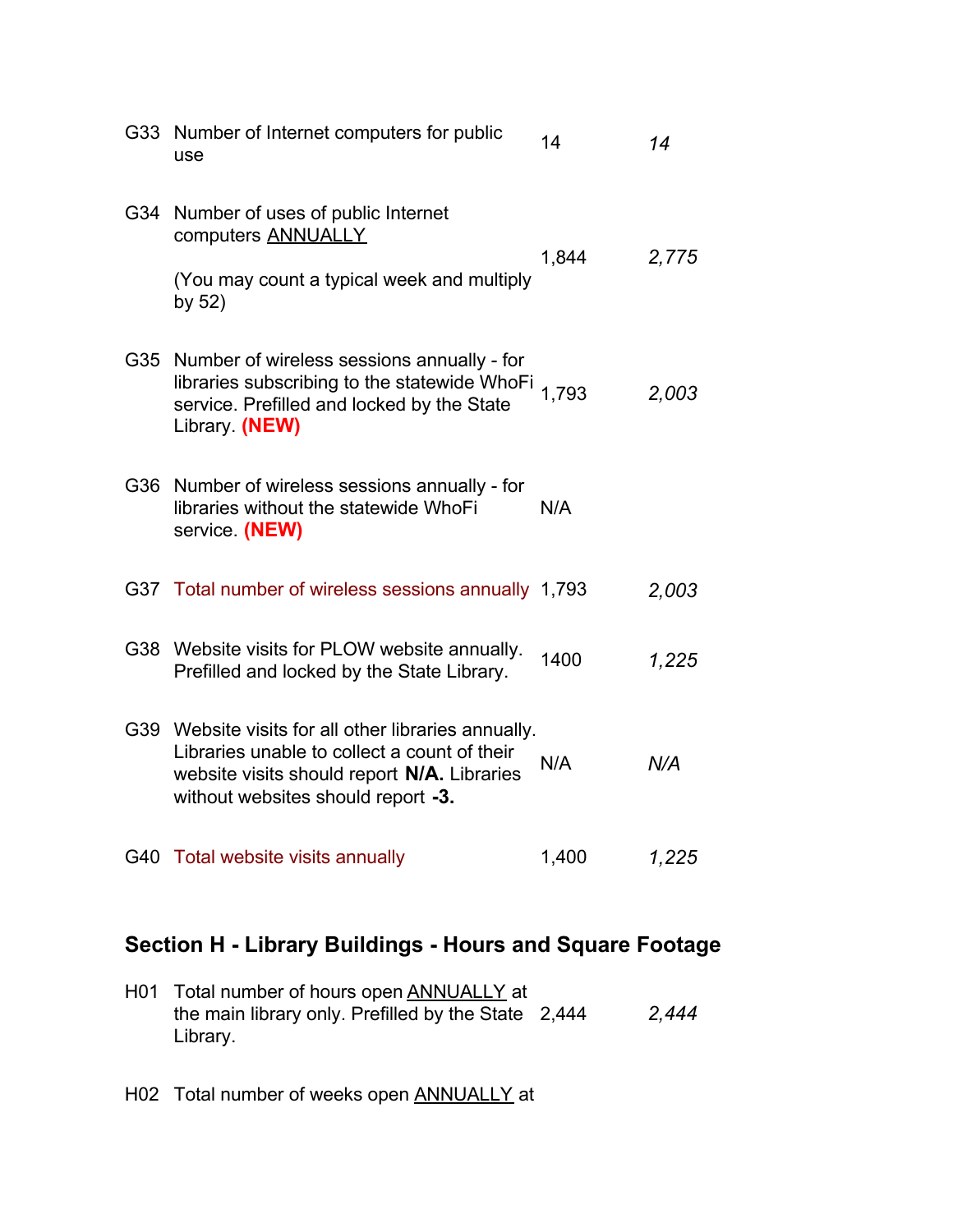|                         | the main library only (round to the nearest<br>whole number of weeks). Prefilled by the<br>State Library.                           | 52    | 52    |
|-------------------------|-------------------------------------------------------------------------------------------------------------------------------------|-------|-------|
| H03                     | Square footage of main library. Prefilled<br>and locked by the State Library.                                                       | 2,968 | 2,968 |
|                         | H04 Total number of weeks the main library was<br>closed due to COVID-19 (NEW - COVID<br>19)                                        | 4     |       |
|                         | H05 Total number of weeks the main library had<br>limited occupancy due to COVID-19 (NEW 13<br>- COVID 19)                          |       |       |
| <b>Section H Totals</b> |                                                                                                                                     |       |       |
|                         | H12 Total number of hours open annually at the<br>main library and all branches. (Click the<br>SAVE button to calculate the total.) | 2,444 | 2,444 |
|                         | H13 Total number of weeks open annually at the<br>main library and all branches (Click the<br>SAVE button to calculate the total.)  | 52    | 52    |
| H14                     | Total square footage of main and all branch                                                                                         |       |       |

# **Section I - COVID 19 related questions**

libraries (Click the "SAVE" button to

calculate the total.)

The following questions have been added to the FY20 survey in order to assess the impact of the COVID-19 pandemic on library services. Answer Yes or No to the following questions if you know for sure that you provided the listed service or not. If you aren't sure, leave the question blank.

2,968 *2,968*

I01 Were any of the library's outlets physically closed to the public for any period of time due to the Coronavirus (COVID-19) pandemic? (YES/NO)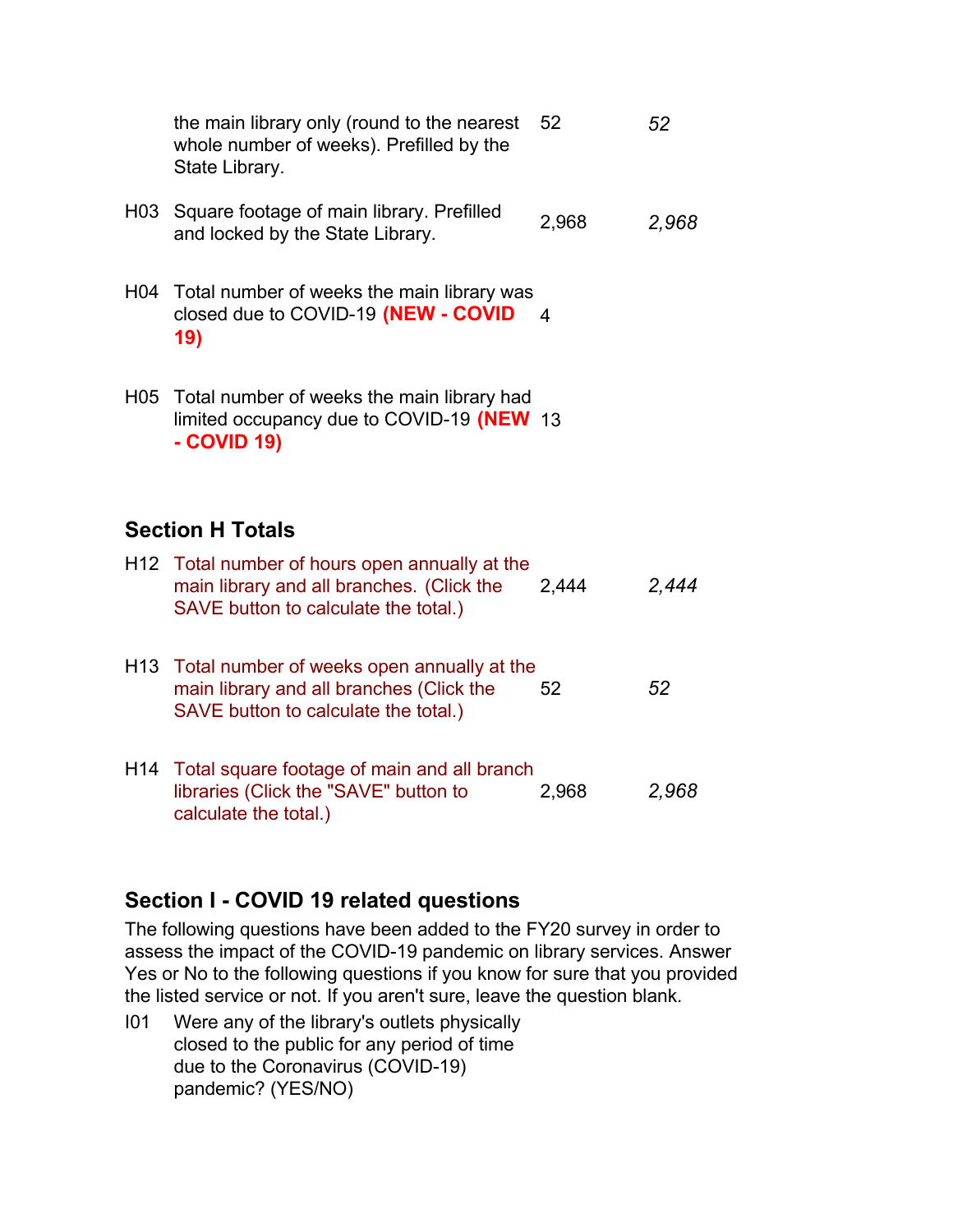- Hours open clarification: An outlet is considered physically closed when the public cannot access any library buildings or bookmobiles, regardless of staff access. A building can be physically closed but still offer virtual or "curbside" services outside the building. Yes
- I02 Did library staff continue to provide services to the public during any portion of the period when the building was physically closed to the public due to the Coronavirus (COVID-19) pandemic? (YES/NO)
	- Services to the public can include providing reference service, hosting virtual programming or recorded content, curbside delivery, etc. Staff can be located or home or in a closed library while providing these services. Yes
- I03 Did the library add or increase access to electronic collection materials due to the Coronavirus (COVID-19) pandemic? (YES/NO) No
- I04 Did the library allow users to complete registration for library cards online without having to come to the library BEFORE the Coronavirus (COVID-19) pandemic?" (YES/NO) No
- I05 Did the library allow users to complete registration for library cards online without having to come to the library DURING the Coronavirus (COVID-19) pandemic? (YES/NO) Yes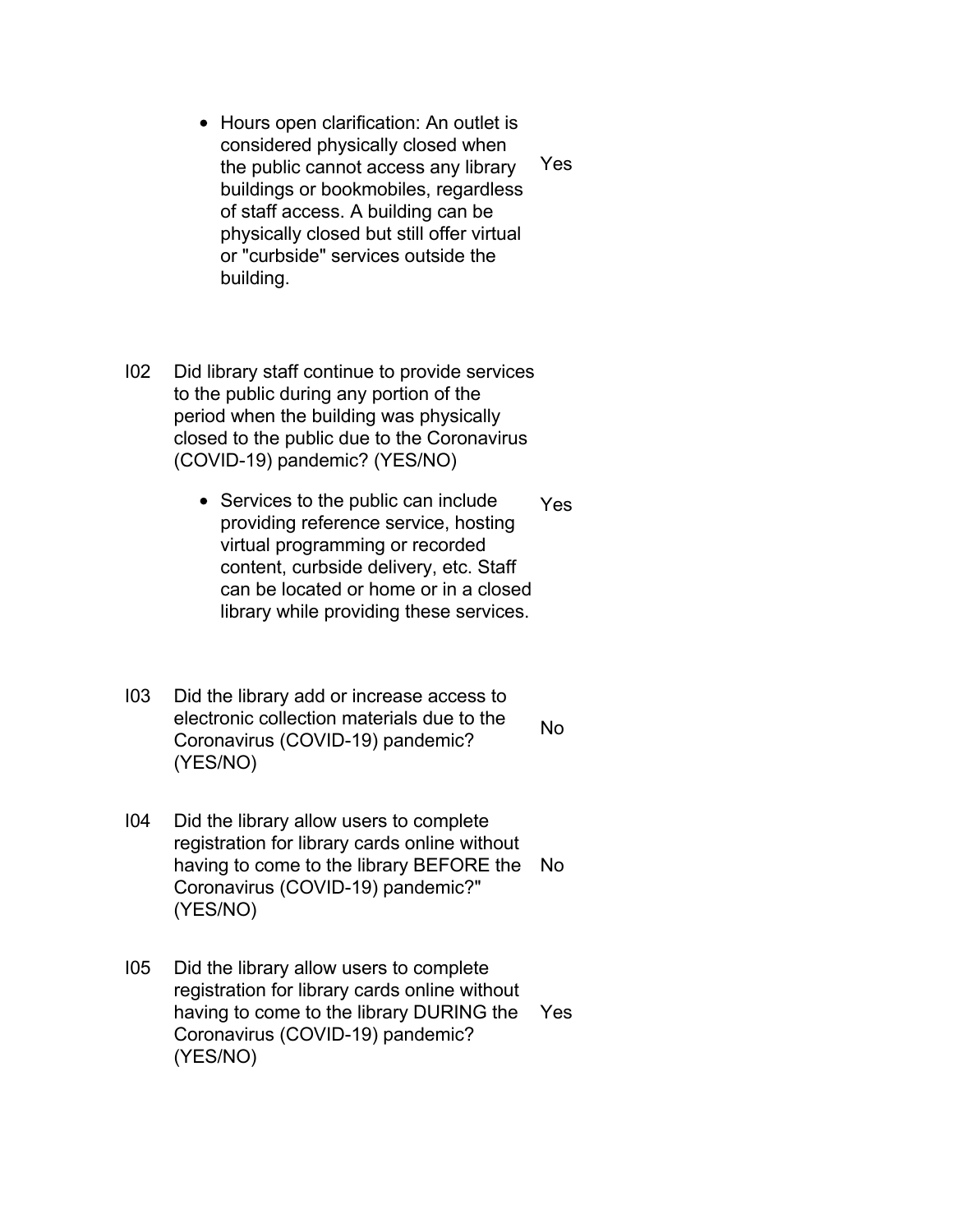- I06 Did the library provide reference service via the Internet or telephone during the Coronavirus (COVID-19) pandemic? (YES/NO) Yes
- I07 Did the library provide 'outside' service for circulation of physical materials at one or more outlets during the Coronavirus (COVID-19) pandemic?" (YES/NO)
	- Includes any contactless or minimal contact provision of circulation items. Similar terms could include curbside, vestibule, or porch pickups, delivery (mail or drop-off), drive-thru, etc. NOTE: Circulation of these items should be reported as circulation in the appropriate category in section F. Yes
- I08 Did the library provide live, virtual programs via the Internet during the Coronavirus (COVID-19) pandemic? (YES/NO)
	- NOTE: Live virtual programs are conducted via a web conferencing or webinar platform such as Facebook, Yes YouTube, or Zoom, during which a library staff member (or other party sponsored by the library) is presenting to or interacting with an audience in real-time.
- I09 Did the library create and provide recordings of program content via the Internet during the Coronavirus (COVID-19) pandemic? (YES/NO)
	- NOTE: Recordings of program content include video or audio recordings created by a library staff person (or other party sponsored by the library) and posted to a video or audio hosting platform for the No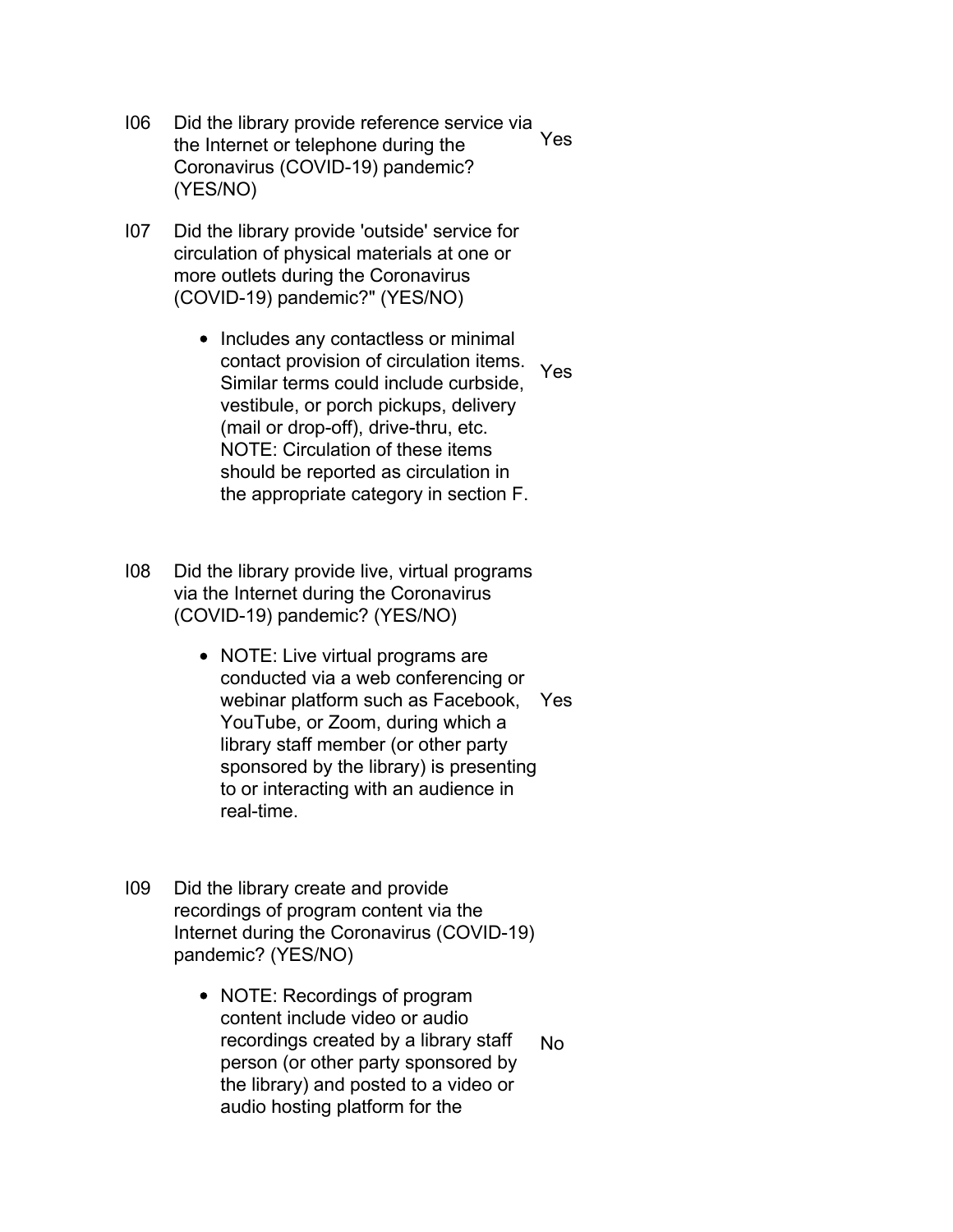audience to view or listen to ondemand. Do not include promotional or marketing content.

I10 Did the library provide Wi-Fi Internet access to users outside the building at one or more outlets BEFORE the Coronavirus (COVID-19) pandemic?" (YES/NO)

Yes

- Includes "parking lot access," bookmobiles or other mobile facilities with Wi-Fi capabilities.
- I11 Did the library intentionally provide access to Wi-Fi Internet access to users outside the building at one or more outlets DURING Yes the Coronavirus (COVID-19) pandemic? (YES/NO)
- I12 Did the library increase access to WI-FI Internet access to users outside the building at one or more outlets during the Coronavirus (COVID-19) pandemic? (YES/NO) No
- I13 Did library staff work for other government agencies or nonprofit organizations instead of, or in addition to, their normal duties during the Coronavirus (COVID-19) pandemic? (YES/NO)
	- NOTE: Include reassignments to other government agencies (e.g., to provide No unemployment claims), as well as other activities such as the use of library staff to distribute school lunches and other materials. Volunteering during work hours would count, but volunteering off hours would not.